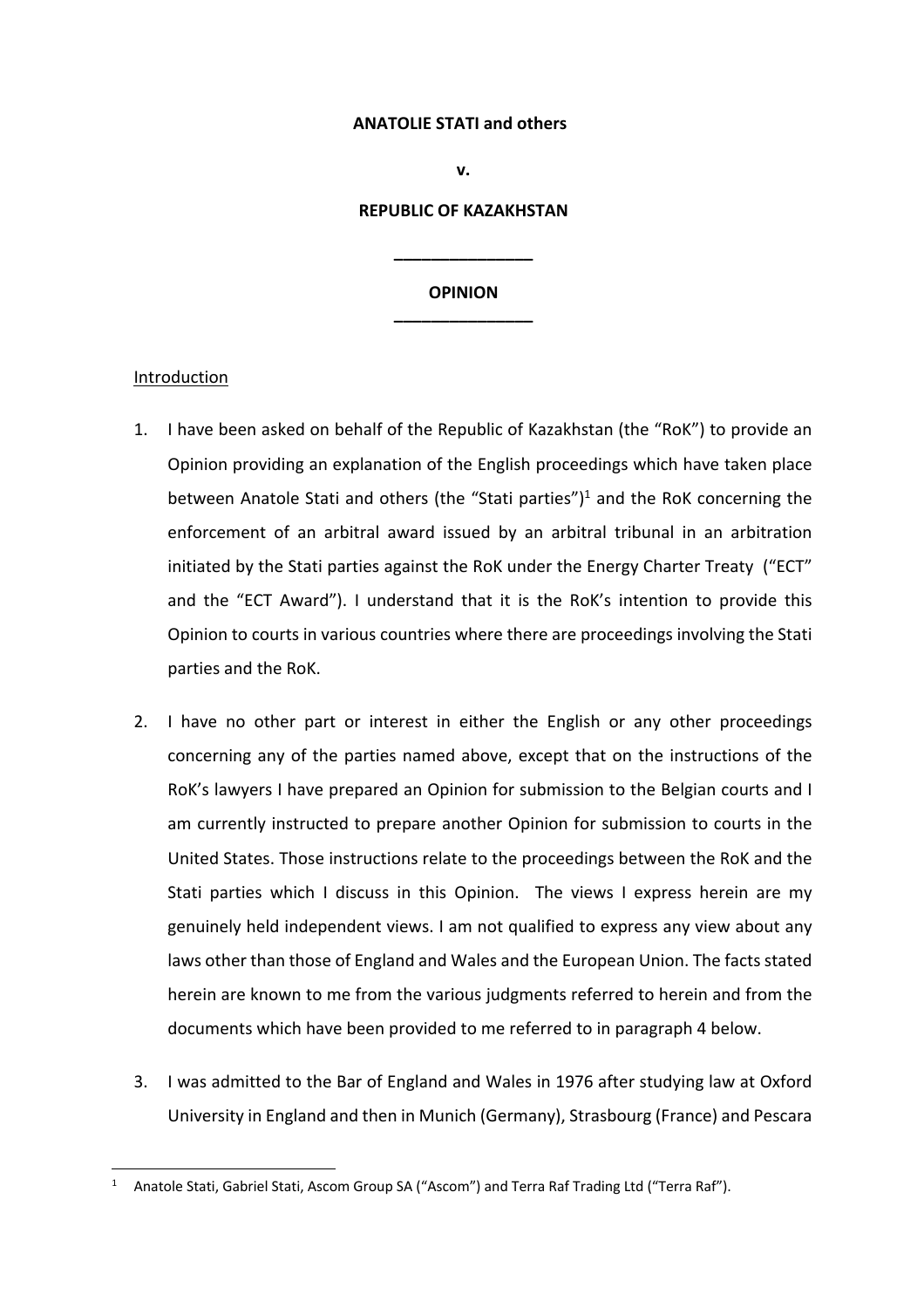(Italy). I have been in private practice in England since being admitted to the Bar, and in recent years I have specialized in private international law. I have practiced at all levels of English courts including the Supreme Court of the United Kingdom. I was awarded the rank of Queen's Counsel in 1995 and I am authorized to sit as a Deputy High Court Judge. I am a Visiting Professor at King's College London and I have written extensively on European civil practice, including jurisdictional issues. A *curriculum vitae* providing a more extensive account of my qualifications and experience is attached at Annex A to this Opinion.

- 4. The documents I have been provided with for the purposes of this Opinion (copies of some of which, as indicated, are attached to this Opinion) are:
	- (1) Application by the RoK pursuant to 28 USC §1782 for an order directing discovery from Clyde & Co LLP, dated March 2015;
	- (2) RoK's application to the Svea Court of Appeal to set aside the ECT Award on grounds of fraud, dated 5 October 2015;
	- (3) Judgment of the Svea Court of Appeal dated 9 December 2016;
	- (4) Expert Opinion of Professor Schöldström dated 13 January 2017;
	- (5) Fifth Witness Statement of Patricia Nacimiento dated 13 January 2017;
	- (6) Bundle Index for Hearing in the English Proceedings (relating to the hearing on 6-7 February 2017) – Annex B;
	- (7) Second Witness Statement of Egishe Dzhazoyan dated 13 March 2018 ("Dzhazoyan 2");
	- (8) Declaration of Philip Maitland Carrington dated 1 April 2019 (the "Carrington Declaration"); and
	- (9) Stati et al. v RoK Table of Quotes The Statis' representations of the Knowles Decisions before other courts – Annex C.
- 5. I have also been provided with or accessed from on-line legal databases the following English judgments and Orders: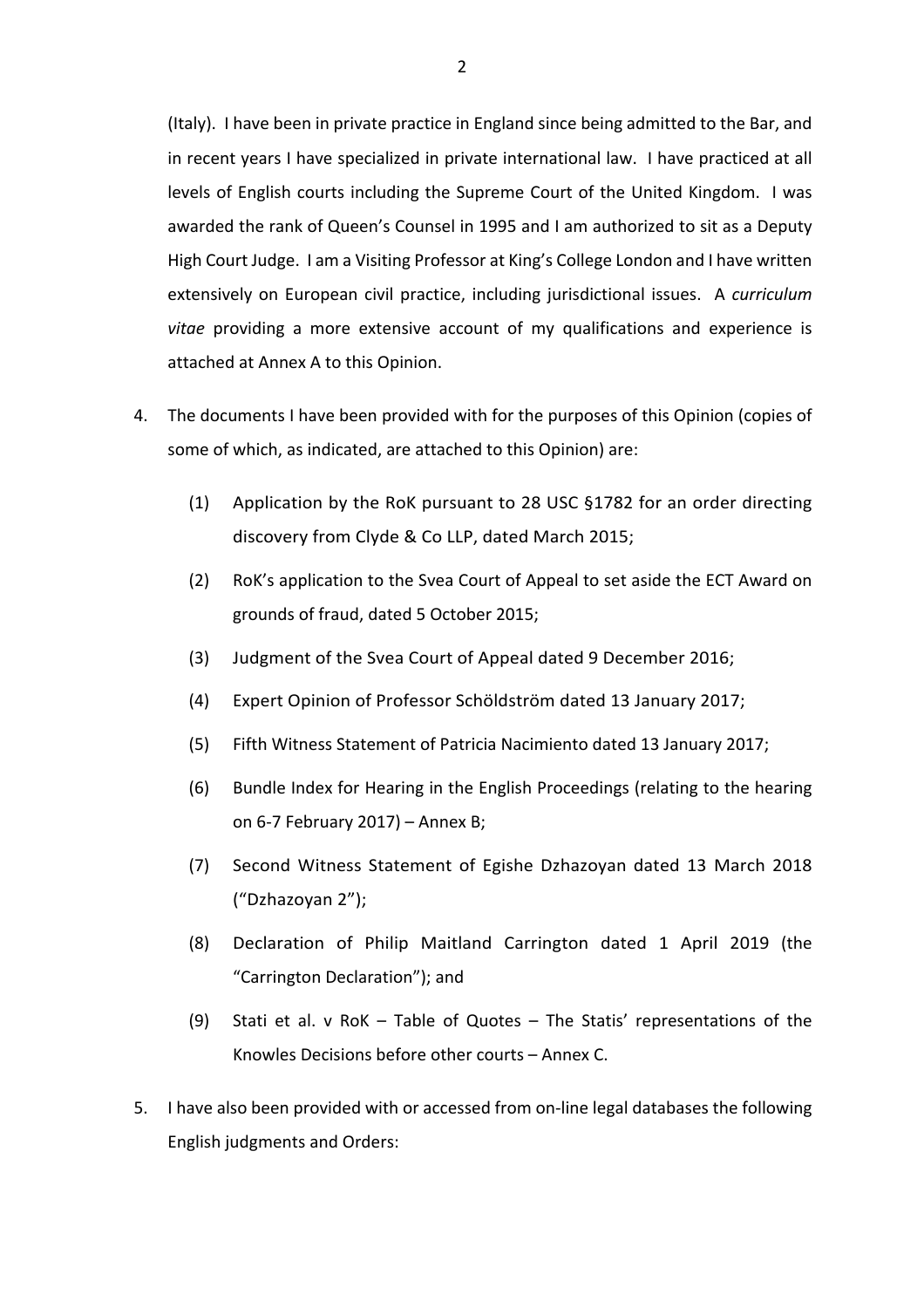- (10) Judgment of Mr Justice Knowles dated 6 June 2017 (the "Knowles Fraud Judgment");
- (11) Order of Mr Justice Knowles of 27 June 2017, with Reasons for refusing permission to appeal – Annex D;
- (12) Judgment of Mr Justice Knowles dated 11 May 2018 (the "Knowles Discontinuance Judgment");
- (13) Order of Mr Justice Knowles dated 21 May 2018;
- (14) Judgment of the Court of Appeal dated 10 August 2018 (the "CA Discontinuance Judgment"); and
- (15) Judgment of Mr Justice Jacobs, dated 2 July 2019 (the "Jacobs Costs Judgment").

#### Questions

- 6. I am asked to address the following questions:
	- (1) Please explain the English enforcement proceedings starting from the Stati parties' application of 28 February 2014 to enforce the ECT Award to the Judgment of Mr Justice Jacobs, dated 2 July 2019 on the costs of the enforcement proceedings.
	- (2) Please explain the legal nature of the Knowles Fraud Judgment, dated 6 June 2017. Please explain in particular:
		- a. Whether the Knowles Fraud Judgment is a summary decision as per the English Civil Procedure Rules ("CPR"). If not, why not.
		- b. On what basis and evidence, and with what procedural consequences, did Mr Justice Knowles rule that there is a prima facie case that the ECT Award was procured by fraud.
		- c. What does "prima facie" mean under the circumstances.
		- d. What is the status of the Knowles Fraud Judgment in circumstances where it was not the subject of an appeal and where the Stati parties have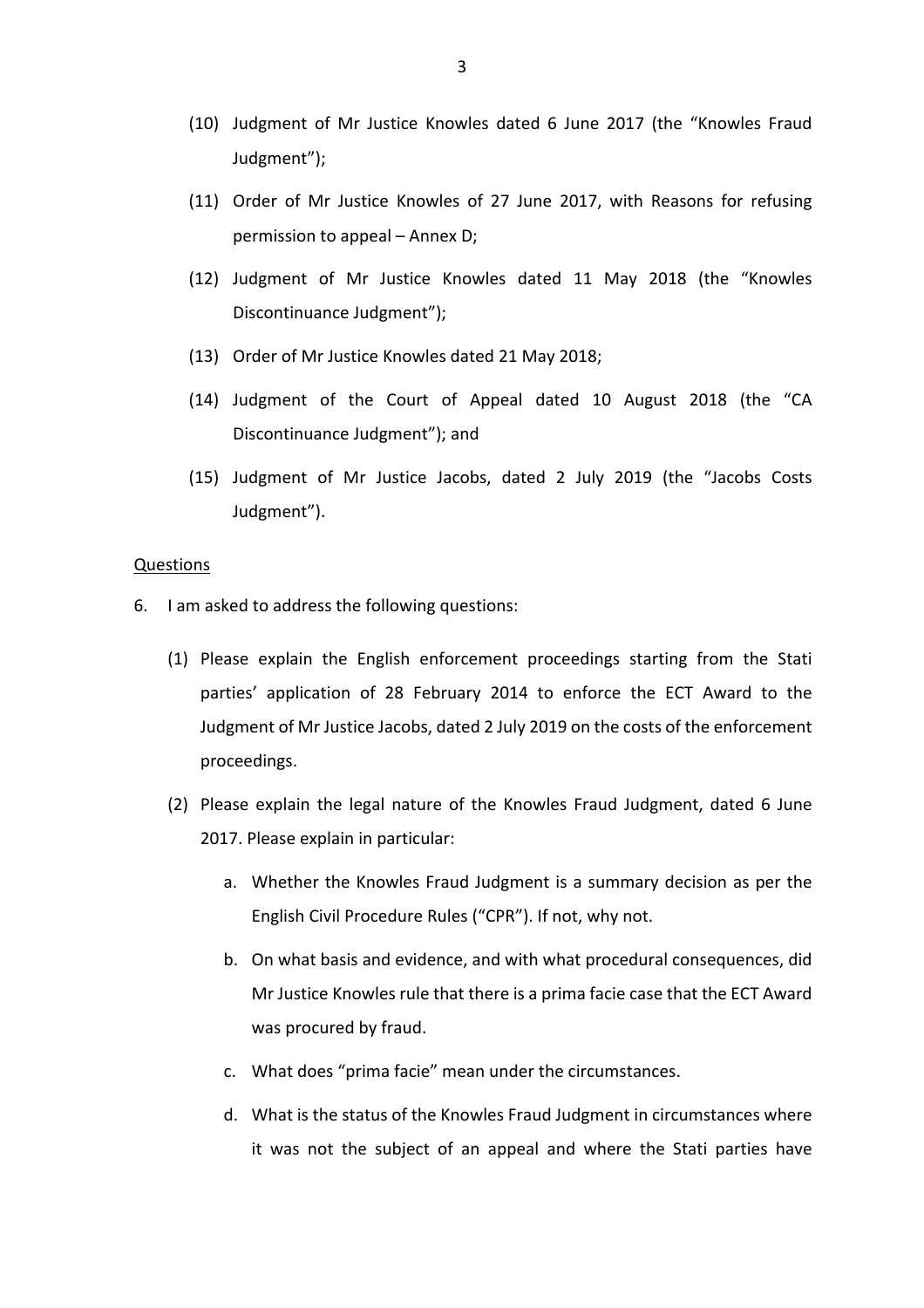discontinued the proceedings and undertaken not to bring enforcement proceedings in England again.

- (3) Please explain the test of English public policy in the Knowles Fraud Judgment and why Mr Justice Knowles found on that basis that there was a sufficient prima facie case that the ECT Award was procured by fraud. Please explain in particular:
	- a. If and to what extent Mr Justice Knowles assessed the evidence on, and decided the merits of, the RoK's fraud allegations.
	- b. Whether and how Mr Justice Knowles established a genuine link between the alleged fraud and the ECT Award.
	- c. Whether and if so how Mr Justice Knowles found that Swedish public policy must significantly differ from English public policy.

### Background and factual outline

- 7. The Stati parties commenced arbitral proceedings against the ROK pursuant to the Energy Charter Treaty (the "ECT Arbitration") relating inter alia to a liquid petroleum gas plant ("LPG Plant"). These resulted in the ECT Award in the Stati parties' favour dated 19 December 2013. The ongoing disputes between the Stati parties and the RoK concern the enforcement of the ECT Award, which the RoK contends was procured by fraud. The RoK's case in essence is that it first became aware of various facts, described more fully below, on dates after the handing down of the ECT Award, which evidence fraud on the part of the Stati parties and which would, had they been known at the time, have caused the arbitral tribunal not to issue the ECT Award.
- 8. The English courts first became involved when the Stati parties commenced enforcement proceedings in respect of the ECT Award in England (the "English Enforcement Proceedings"). In line with normal practice, they applied without notice to the RoK (*ex parte*) for permission to enforce the ECT Award in England, which resulted in an initial order for enforcement dated 28 February 2014. Before serving that initial order on the RoK, on 30 September 2014 the Stati parties started enforcement proceedings in the United States District Court for the District of Columbia (the "DC Court").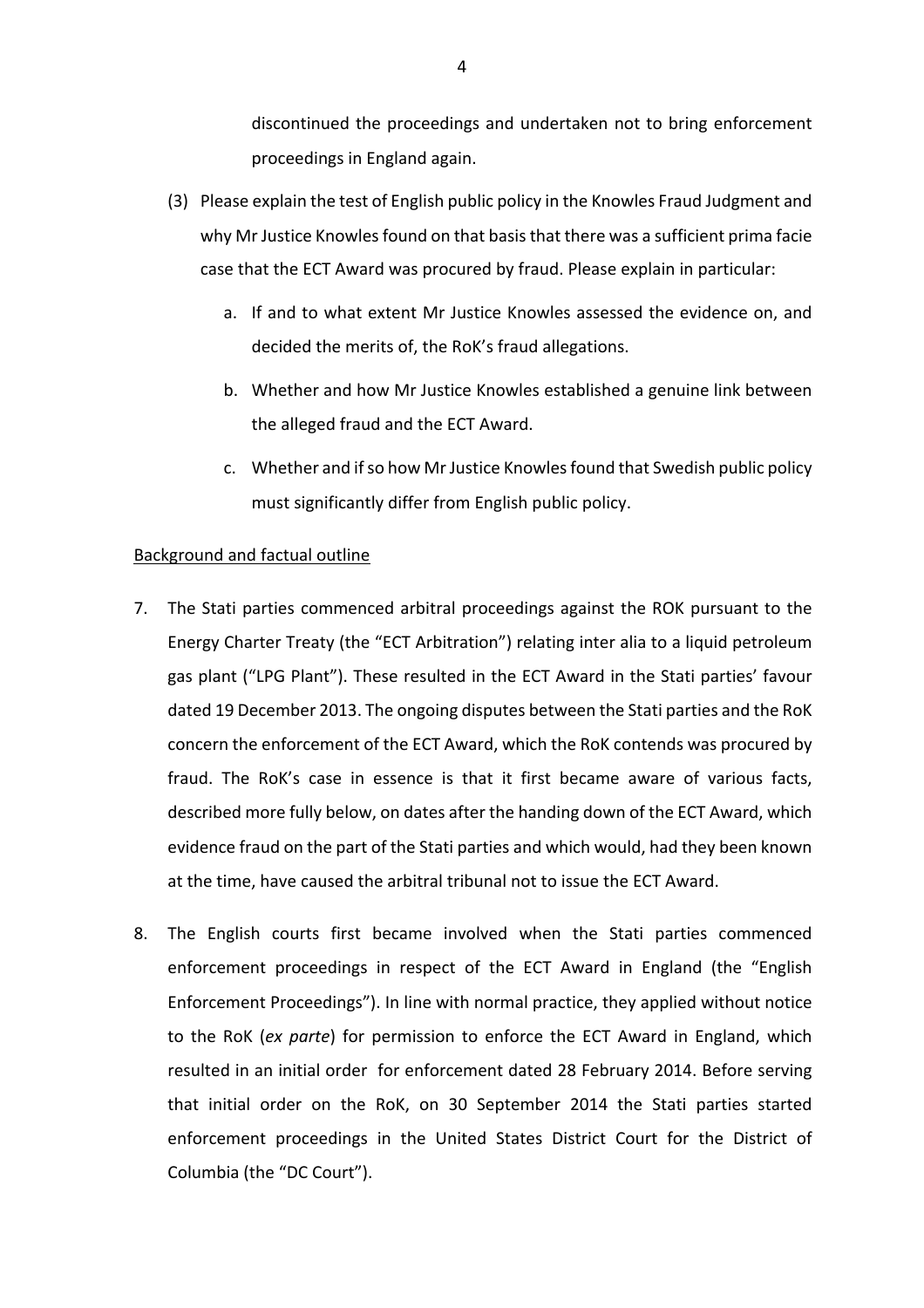- 9. The English court's initial order was not served on the RoK until 14 January 2015 and on 7 April 2015 the RoK applied for that initial order to be set aside (the "English Fraud Application"). Before that application was decided, there were certain material developments.
- 10. First, the RoK made an application to the Swedish courts to set aside the ECT Award (the "Swedish Set-Aside Application").
- 11. Secondly, there were judicial assistance proceedings in the United States (the "US Disclosure Proceedings")<sup>2</sup> by which the RoK sought and obtained documents and materials from related arbitration proceedings between the Stati parties and their joint venture partner Vitol FSU BV. That application had been heavily contested but resulted in a subpoena requiring the production of documents. The RoK's case is that the documents thus disclosed contained evidence that the Stati parties had been guilty of fraud in their pursuit of the ECT Arbitration against the RoK. The nature of the RoK's case on this aspect is summarised in the Carrington Declaration. Having explained that in quantifying the ECT Award, the arbitral tribunal had proceeded on the basis of evidence of an indicative offer for the LPG Plant by KMG E&P, the Declaration continues (paragraph 7),

*7. Kazakhstan contends that the Award was obtained by fraud on the following grounds:*

*a) First, the Stati Parties directly and knowingly misled the Tribunal in the arbitration by submitting that the KMG Offer was a credible guide to the true value of the LPG Plant and/or a reliable cross-check of their approach to the valuation of the LPG Plant, when they were fully aware that the KMG Offer was based on deliberately false information that had been provided by them concerning the construction costs of the LPG Plant, and which had been massively and fraudulently inflated.*

*b) Secondly, and in any event, the underlying fraud perpetrated by the Stati Parties in relation to the construction costs of the LPG Plant resulted in the Tribunal being misled in relation to the valuation of the LPG Plant, since this fraud directly affected the level of the KMG Offer, on which the Tribunal* 

<sup>2</sup> An application by the RoK dated 27 March 2015 pursuant to 28 US Code §1782, for an order directing discovery from Clyde & Co LLP.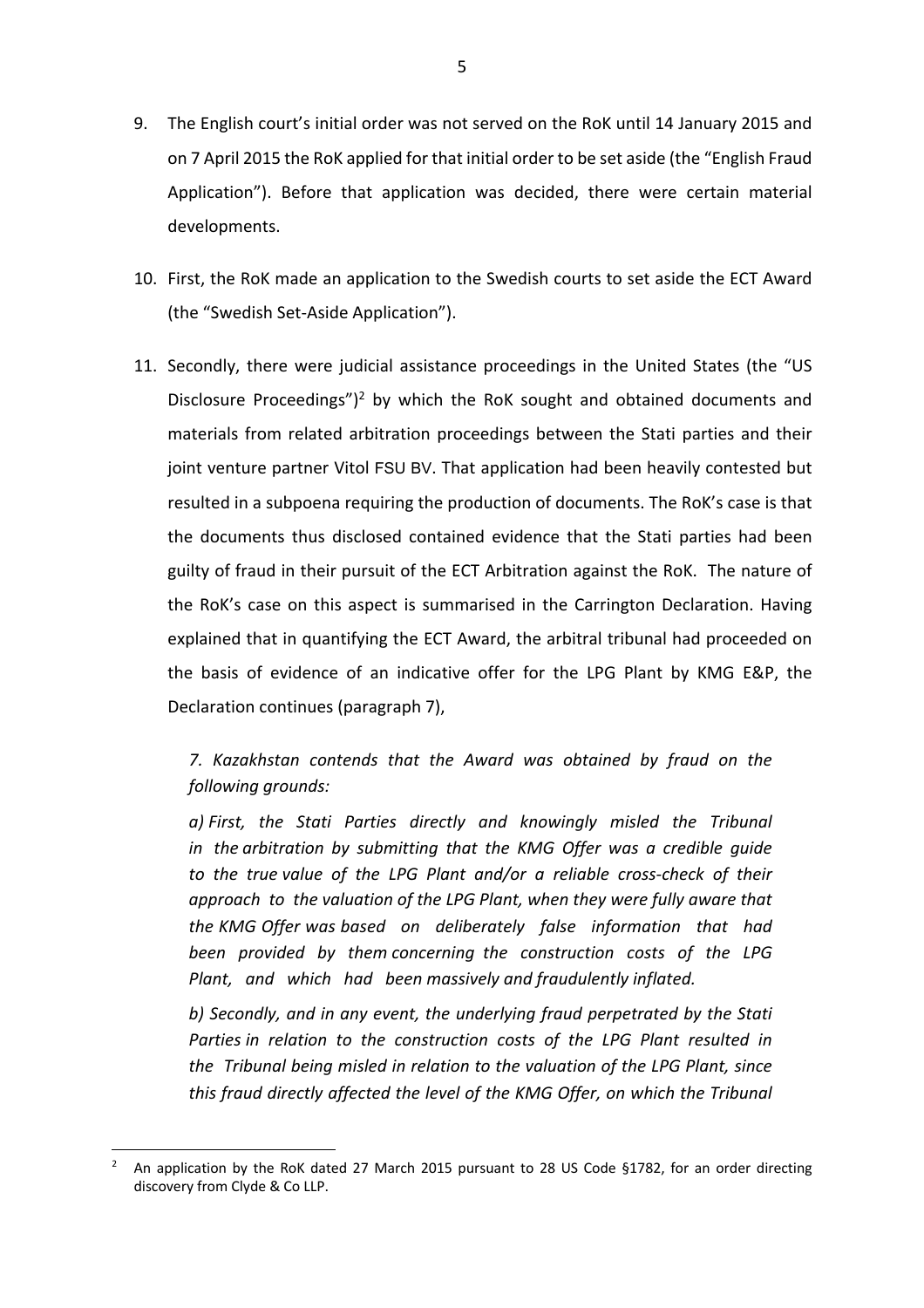*based its valuation of the LPG Plant (and the quantum of damages that it awarded).*

*c) Thirdly, and at a more general level, all of the statements made by or on behalf of the Stati Parties in the arbitration to the effect that they had invested some USD 245,000,000 in the development and construction of the LPG Plant were false, and necessarily informed the Tribunal's overall perception of the nature of their investment in the LPG Plant.*

*8. In broad summary, the underlying fraud perpetrated by the Stati Parties consisted of the deliberate falsification and misrepresentation of the costs incurred by the Stati Parties in the construction of the LPG Plant through a number of separate schemes. These schemes were each based on the involvement of a purportedly independent, arms-length company, Perkwood, at various stages of the project to construct the LPG Plant. Documents that Kazakhstan obtained through the US Disclosure Proceedings included a contract between Perkwood and TNG dated 17 February 2006 ("the Perkwood Contract"). The Perkwood Contract shows TNG agreeing to buy equipment from Perkwood relating to the construction of the LPG Plant for USD 115,000,000 (a figure later significantly increased). Kazakhstan's case is that most if not all of this equipment had already been purchased at a far lower cost (USD 35,000,000) from a German supplier, TGE.*

*9. In reality, Perkwood was not an independent arms-length company. It was simply a creature of the Stati Parties, a post-box company with nominee directors which contributed nothing to the construction of the LPG Plant and which filed dormant accounts for all of the relevant years, yet which received substantial sums in respect of services purportedly provided. Perkwood was part of a scheme to enable the Stati Parties to inflate the apparent construction costs on a fictitious basis and a massive scale.*

- 12. Thirdly, on 7 April 2015 the RoK applied in England to amend the English Fraud Application to add a contention that the enforcement of the ECT Award would contravene English public policy on the basis of the Stati parties' fraud, and applied on 5 October 2015 in Sweden to set aside the ECT Award on the additional basis of the newly-discovered evidence of fraud.
- 13. Fourthly, on 9 December 2016 the Swedish court, the Svea Court of Appeal, dismissed the Swedish Set-Aside Application. I am not qualified to offer an expert analysis of that decision but I do note that it applied what it termed a "very narrow" test of public policy to the fraud issue in declining to set aside the ECT Award.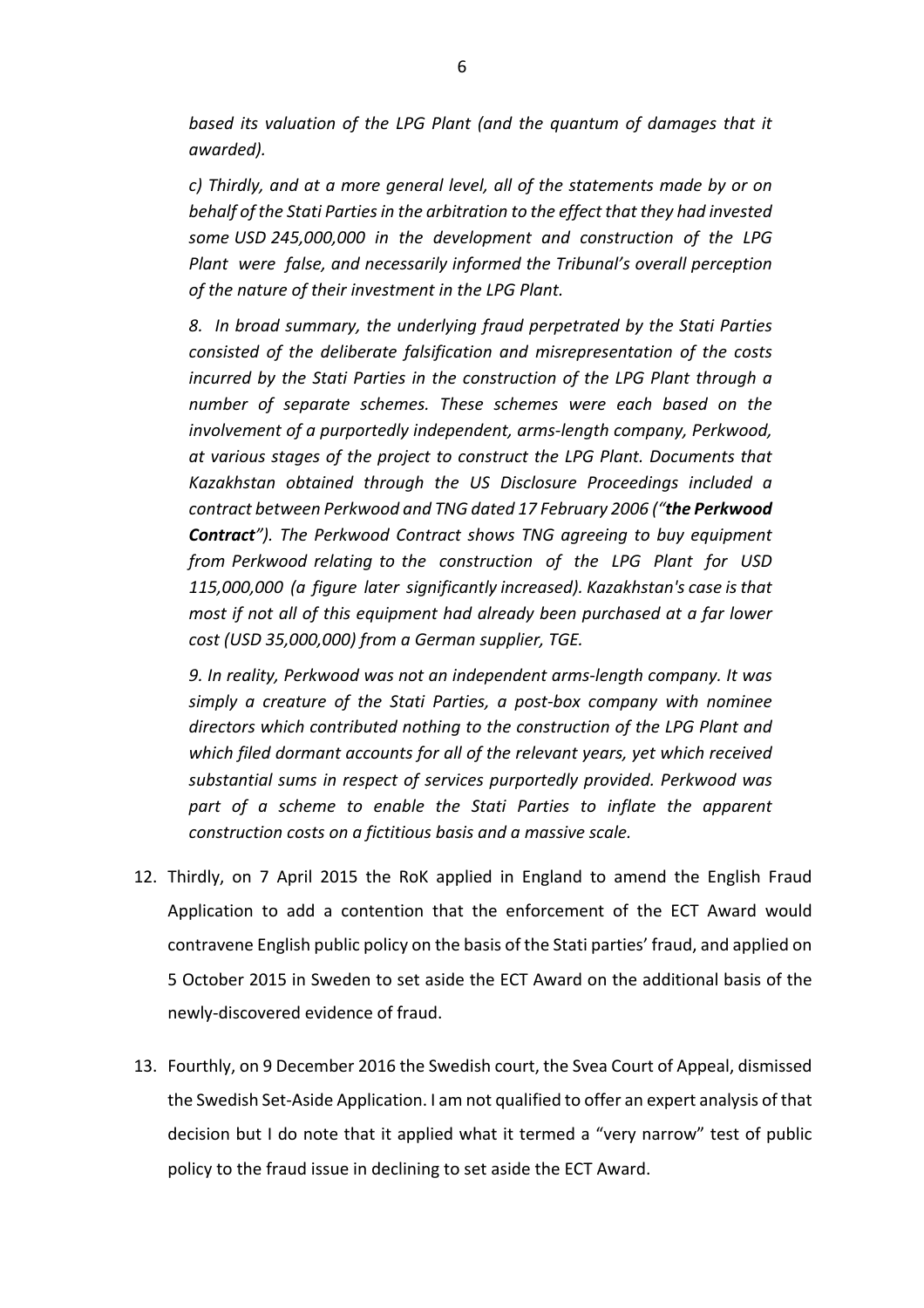- 14. Against this background the English Fraud Application was heard on 6-7 February 2017 and led to the Knowles Fraud Judgment of 6 June 2017. $3$  I discuss this judgment at paragraphs 20 to 42 below.
- 15. In short, Mr Justice Knowles gave permission for the RoK to amend its application, found that there is a sufficient prima facie case that the ECT Award was obtained by fraud and directed that the allegations of fraud should be determined at a trial. He gave directions and established a timetable for the steps to be taken in preparation for the trial which he directed should take place not before 1 October 2018.<sup>4</sup> This meant, in accordance with normal practice in England, that the parties would prepare for the trial by setting out their respective cases in Statements of Case (also known as pleadings), each party would be required to give disclosure of relevant documents, statements containing evidence of factual and expert witnesses would be exchanged and the case would then proceed to an oral hearing at which witnesses could be crossexamined, documents would be examined by the court and legal arguments would be addressed to the court.
- 16. On 26 February 2018, shortly before the parties were due to disclose to each other the relevant documents in their possession, the Stati parties served a Notice of Discontinuance of the English enforcement proceedings. In normal circumstances, if a party serves a Notice of Discontinuance this would bring the proceedings to an end and the discontinuing party would come under an obligation to pay the counterparty's costs. But the counter-party can apply for the Notice of Discontinuance to be set aside in certain circumstances, and this is what the RoK did. That application was heard, again by Mr Justice Knowles, on 26 March 2018, leading to a judgment dated 11 May 2018 (the "Knowles Discontinuance Judgment"), <sup>5</sup> which I discuss at paragraph 43 below.
- 17. The Knowles Discontinuance Judgment was the subject of an appeal to the Court of Appeal which resulted in a judgment dated 10 August 2018 (the "CA Discontinuance

<sup>[2017]</sup> EWHC 1348 (Comm). In the event, the date of 5 November 2018 was fixed for the trial with a time estimate of 8 days: see Jacobs Costs Judgment, para. 6.

See the Order of Mr Justice Knowles of 27 June 2017 (Annex D hereto).

<sup>5</sup> [2018] EWHC 1130 (Comm).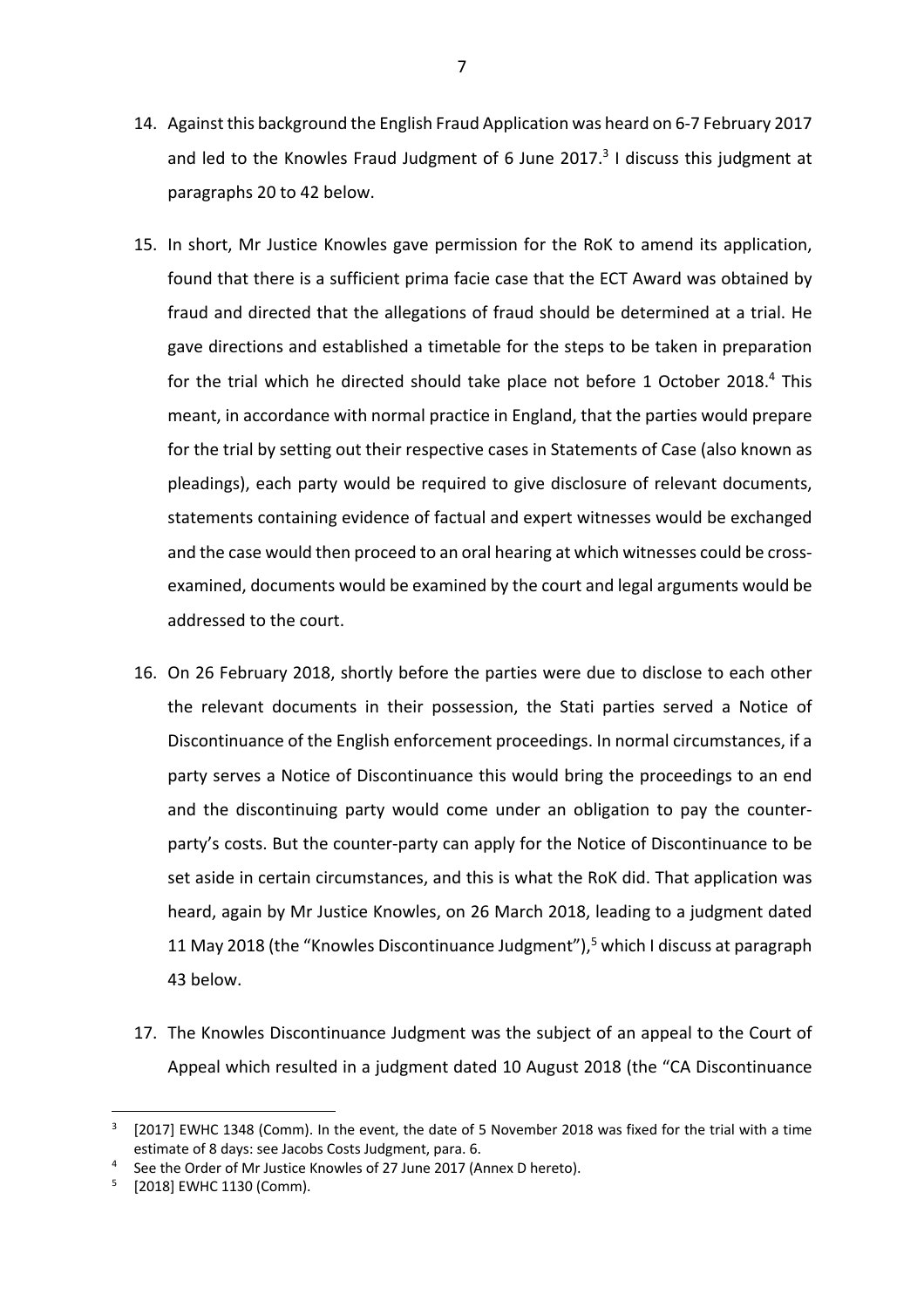Judgment"), $6$  which I discuss at paragraph 44 below. This reversed the Knowles Discontinuance Judgment, enabling the Stati parties to bring their enforcement proceedings in England to an end.

- 18. However, while that appeal was pending, the Stati parties came under obligations to provide disclosure of documents and to serve witness statements for the purposes of the fraud trial.<sup>7</sup> They served no witness statements, which meant that, had the discontinuance been disallowed and the case had proceeded to a trial of the fraud allegations, they would not have been permitted to call any oral evidence. They did, however, disclose documents which the RoK says lend further support to its case that the ECT Award was obtained by fraud and which contradict claims made by the Stati parties in their pleaded case in England and in the accounts which they had given to courts in other jurisdictions.
- 19. The CA Discontinuance Judgment did not, however, finally dispose of the English enforcement proceedings, because the RoK made two applications in relation to the costs of those proceedings, which were remitted by the Court of Appeal to the judge of first instance for decision. These applications were heard by Mr Justice Jacob on 1 July 2019 in the absence of representation of the Stati parties (although they had served certain witness evidence in opposition to the applications, which was before the court). Mr Justice Jacobs was satisfied that the Stati parties had had notice of the hearing, that they were aware that the applications were to be heard that day and that they had decided that they did not wish to attend. The applications resulted in a judgment the next day, 2 July 2019 (the "Jacobs Costs Judgment"), which I discuss at paragraphs 45 to 54 below.

## The Knowles Fraud Judgment

20. English judgments usually set out the material facts and applicable principles of law in some detail, in order to clarify the reasoning which has led the court to its decision. They may well also record the arguments addressed to the court by the parties,

<sup>[2018]</sup> EWCA 1896.

<sup>7</sup> Witness statements were originally due to be served by 27 March 2018, later extended to 10 July 2018 following the Knowles Discontinuance Judgment: Order of Knowles J, 21 May 2108, para. 4.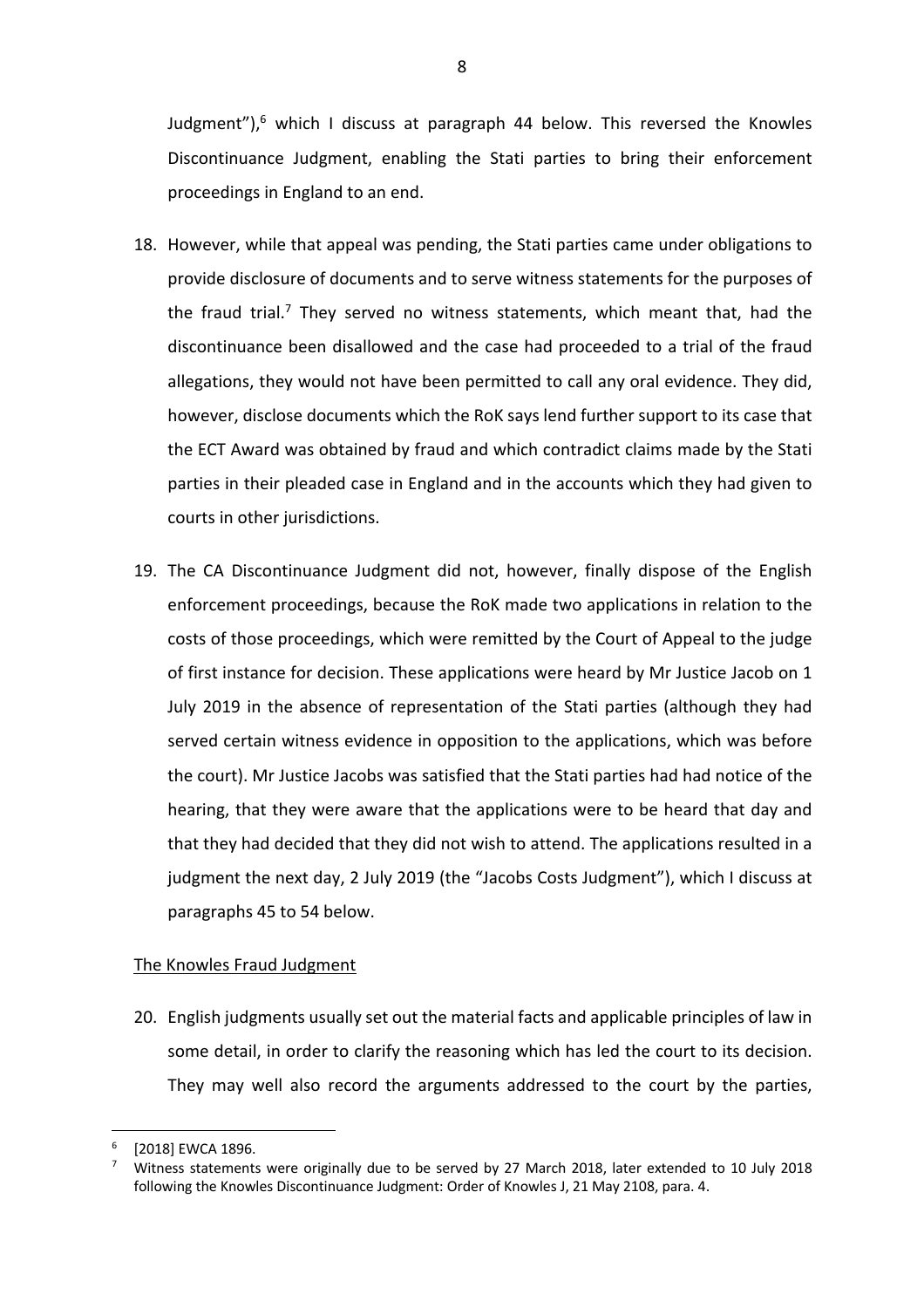although if that is done it will often be in a less formal way than might be characteristic of some other legal systems.

- 21. I am asked to explain the nature of the Knowles Fraud Judgment and of the legal standards that will have been applied in it. It is important to distinguish an application to set aside an order for enforcement of an arbitration award from an application for summary judgment. On an application for summary judgment or summary dismissal, the court does not have to form a nuanced view of the merits of the claim or defence, but merely whether the prospects of success are so strong, or so weak as to warrant a summary order in the applicant's favour.8
- 22. This is not the test which is applied on an application to set aside the enforcement of an arbitration award falling under the New York Convention. The starting point on such an application is that the award is entitled to recognition and enforcement in England unless one of the exceptions to that principle is shown to apply: Arbitration Act 1996, section 103(1). One of the exceptions is if the enforcement of the award is contrary to public policy: section 103(3). That includes a case where the award has been procured by fraud. That was the basis of the RoK's application (as amended) and it was for the RoK to satisfy the judge of that ground.
- 23. There are, broadly, two kinds of English civil proceedings, called "Part 7" and "Part 8" proceedings after the relevant sections of the Civil Procedure Rules by which they are regulated. Part 7 procedure is the normal procedure and it is this which most proceedings follow. In this procedure there is a focus on preparation for a trial. The procedural steps which precede the trial are all designed to identify the issues and the evidence which will be presented at the trial. It is important to recognize that the trial may (and very often is) conducted by a judge who has had no prior dealings with the case. At that stage, the documentary evidence will be examined by the trial judge for the first time. Factual witnesses and experts will have had written statements filed in advance, but those will not be considered by the trial judge until the witness attends

Civil Procedure Rules ("CPR") 24.2. The test is whether "the claimant has no real prospect of succeeding on the claim or issue" or "the defendant has no real prospect of successfully defending the claim or issue." It is sufficient for the respondent to the application to show that he has some prospect of success, a prospect which is "real" in the sense of not being fanciful, false or imaginary.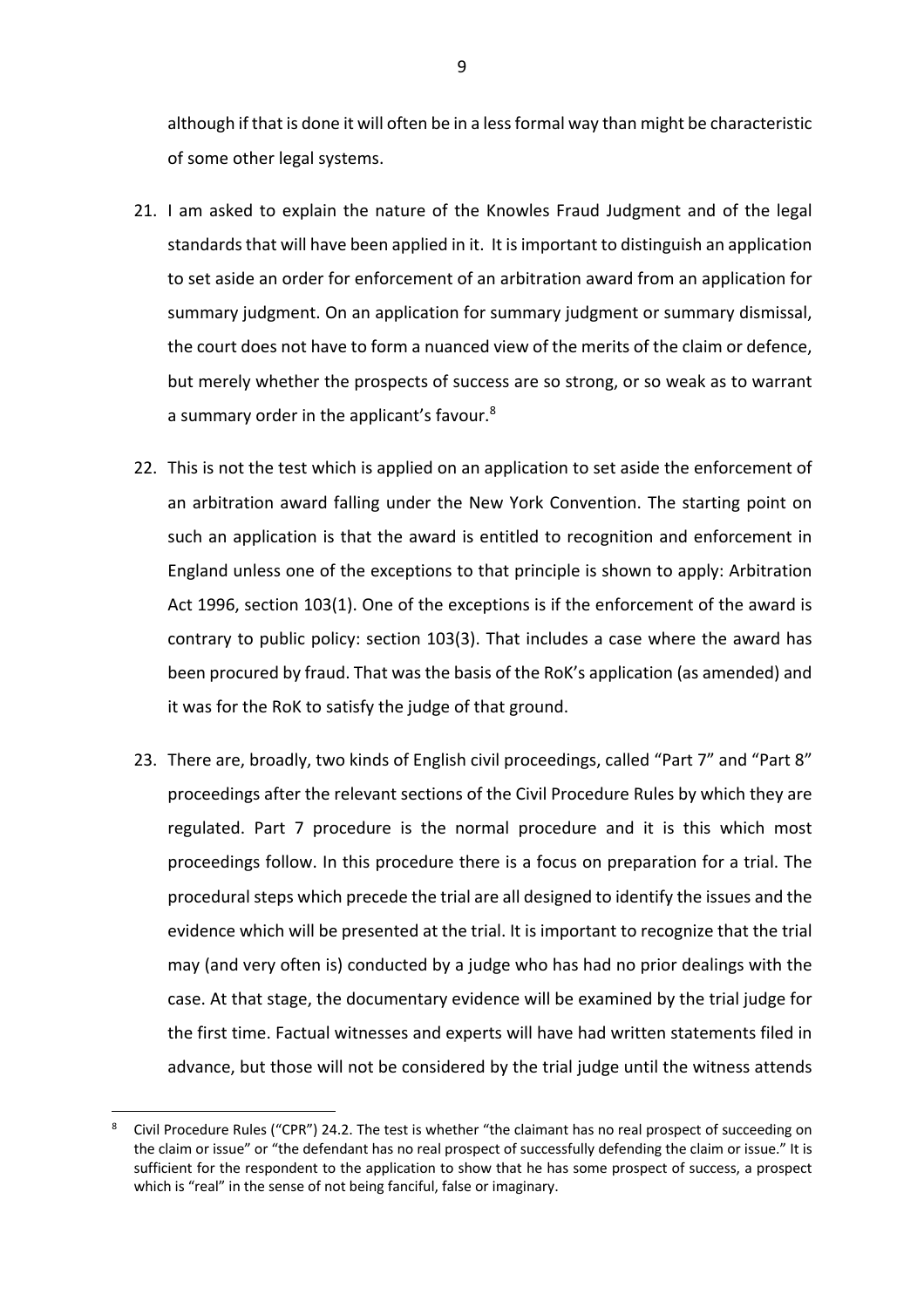the trial at which point the statements will constitute the witness's evidence in chief and he/she will be orally cross-examined on their evidence.<sup>9</sup> The parties will file written arguments shortly before the trial which will also be considered by the trial judge, but these will be in outline form only (they are called "skeleton arguments") and the trial will contain opening and closing oral arguments which the judge will consider before delivering his judgment. In modern practice, the judgment is usually delivered in written form after a short period although even then there is still an oral "handing down" – pronouncement in open court.

- 24. An application to enforce a foreign arbitration award follows the alternative procedure under Part 8.10 This procedure does not normally involve a trial of the kind described above, but instead the case is usually decided on the basis of written evidence presented to the court. If, as in this case, the enforcement is disputed, the application (in this case the application to set aside the initial order for enforcement) will be heard by a judge in the course of an oral hearing, where documentary evidence will be examined and oral argument will be addressed to the court. Such a hearing will not ordinarily involve hearing witnesses in person. What happened in this case was that, once the RoK had raised the allegation of fraud, the court had to decide whether that allegation was or was not justified by the evidence. Because allegations of fraud *ex hypothesi* involve allegations of bad faith amounting to dishonesty, the courts are not willing to hold that parties are guilty of fraud unless the evidence has been tested in a rigorous process.
- 25. The law as laid down in the cases establishes that this enquiry by the court is a twostage process. At the first stage the court will conduct an oral hearing at which the evidence of fraud in a written form will be carefully scrutinised and oral argument will be presented, in order to decide whether the applicant for the order setting aside the award has persuaded the court that it has a sufficiently strong case to warrant a trial of the fraud allegation. Secondly, if the evidence of fraud is held in the initial process to be sufficiently strong, then the court will order a trial of the kind described above

If other parties do not dispute the written evidence and do not wish to cross-examine the witness, then the written evidence will be presented to the court at that stage without the witness having to attend court.

<sup>&</sup>lt;sup>10</sup> This is required by the rules: CPR 62.3(1).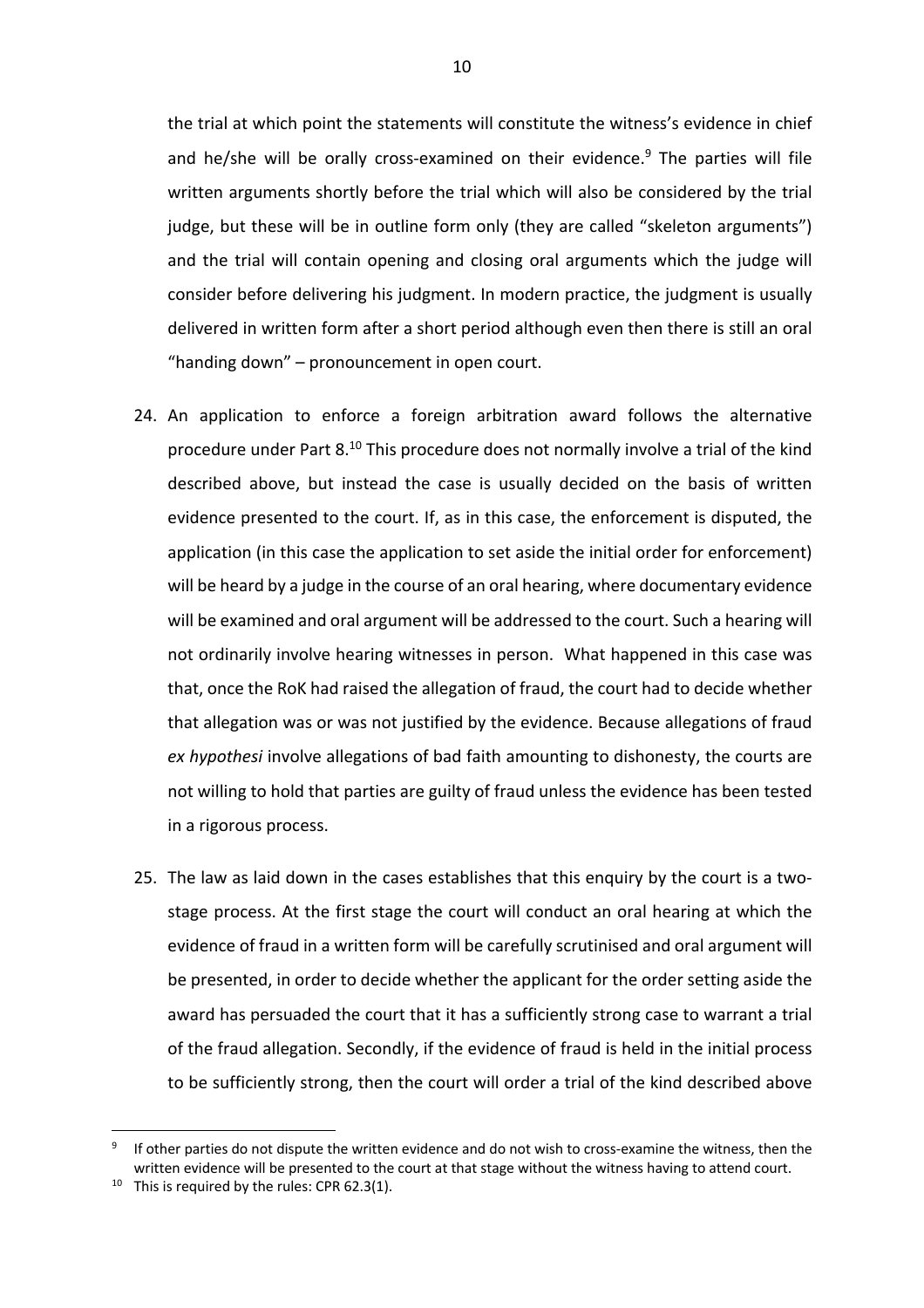under Part 7, in which the party accused of fraud has had an opportunity to rebut the allegations of fraud (which will have been set out in writing spelt out with a high level of particularity) by live oral evidence on which its witnesses have been crossexamined.

- 26. The Knowles Fraud Judgment was the product of the first of those two stages. I am instructed that the written material which was put before him was that set out in the Hearing Bundle for the English proceedings (the Index to which is Annex B to this Opinion) comprising 34 volumes containing some 237 items, including some 18 factual witness statements and 3 expert reports as well as numerous exhibits and other documents, which themselves included witness statements, expert reports, legal submissions, transcripts, and other documents in the ECT Arbitration and in the Swedish proceedings. The fact that Mr Justice Knowles is considering the evidence in a written form is why he says at paragraph 25 of his judgment that "[t]here has been no oral testimony, including cross examination, at this stage."
- 27. The issue I have to discuss is the standard by which the court will decide at this initial stage what is a sufficiently strong case to go to trial. If the applicant does not persuade the court that it has a sufficiently strong case to that standard, then the application to set aside the enforcement is dismissed and enforcement can proceed. If it does persuade the court that it has a sufficiently strong case, then the court will give directions for a trial.
- 28. The correct approach in deciding whether to direct a trial of the issue of fraud on an application to set aside an order for the enforcement of an arbitration award is to consider whether, if the allegations were proved at trial, they would establish that the arbitral award had been obtained by fraud. The matter was put this way in the Court of Appeal's decision in *Westacre Investments Inc. v Jugoimport-SPDR Holding Co. Ltd.*: 11

*[N]ormally the conditions to be fulfilled will be (a) that the evidence to establish the fraud was not available to the party alleging the fraud at the time of the hearing before the arbitrators; and (b) where perjury is the* 

<sup>11</sup> [2000] QB 288, at p. 309F (Waller LJ).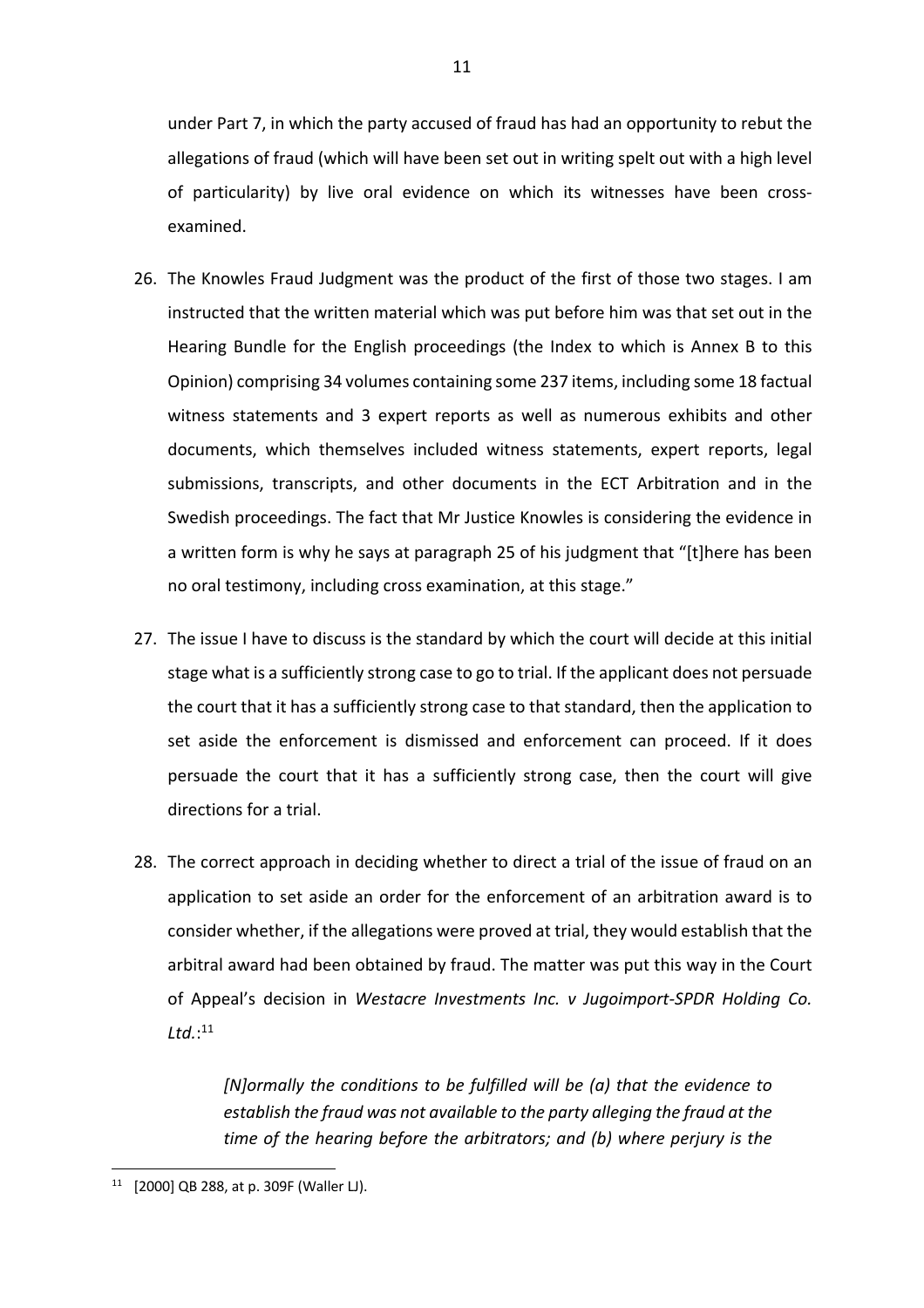*fraud alleged i.e. where the very issue before the arbitrators was whether the witness or witnesses were lying, the evidence must be so strong that it would reasonably be expected to be decisive at a hearing, and if unanswered must have that result.* 

29. That passage was considered by the Court of Appeal in *IPCO (Nigeria) Ltd v Nigerian National Petroleum Corp.*<sup>12</sup> and explained thus:

> *The purpose of Waller LJ's test is to assess whether there is a prima facie case of fraud which is sufficient to overcome the extreme caution of the court when invited to set aside an award on the grounds of public policy. If an account is given of what occurred which, absent explanation, would reasonably be expected to be decisive at a hearing, the claim to avoid should not be ruled out of consideration because an answer has been put forward, which, on cross examination of the witnesses or otherwise, may, itself, prove false.*

- 30. It is apparent from an examination of the Knowles Fraud Judgment that Mr Justice Knowles had considered these principles (which he cited), $^{13}$  that he had them well in mind and that he applied them in considering the evidence put before him, referring on more than one occasion to "the necessary strength of prima facie case" and a "sufficient prima facie case".<sup>14</sup> It is clear that he did not treat this as a case analogous to an application for summary judgment.
- 31. In a section of the Knowles Fraud Judgment headed, "The Alleged Fraud", the judge referred to references in the ECT Award to Perkwood Investment Ltd and to the RoK's case that the Stati parties had not proved that US\$245 million had been spent on the LPG Plant. He then turned to the evidence of Patricia Nacimiento, and in particular her Fourth and Fifth Witness Statements. In her Fifth Witness Statement, Dr Nacimiento explained that, in respect of the part of the ECT Award which related to the LPG Plant, the Stati parties had argued that the assessment of loss should be based on an investment cost basis, and that they had invested some \$245 million in that plant. In support of that case they had relied in the ECT Arbitration on an indicative bid by KMG

<sup>&</sup>lt;sup>12</sup> [2015] EWCA Civ 1144, at para. 191 (Christopher Clarke LJ). The judgment was subsequently reversed by the Supreme Court in part on other grounds but without reference to this point: [2017] UKSC 16.

<sup>13</sup> Knowles Fraud Judgment, para. 11.

<sup>14</sup> Knowles Fraud Judgment, paras. 37, 47, 48, 92.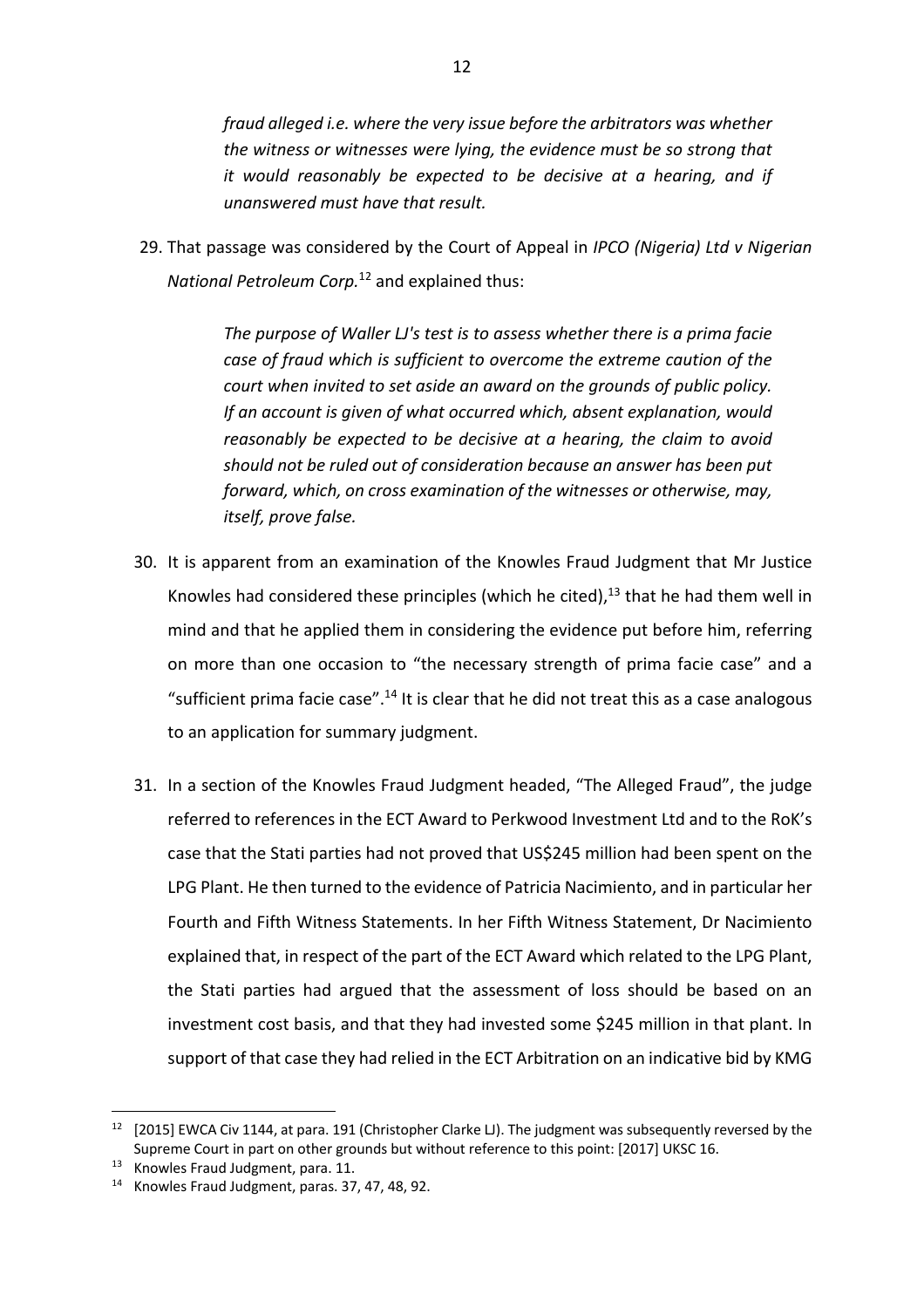E&P (the "KMG Offer") in the sum of US\$199 million and that the tribunal had based its assessment of the valuation of the plant on the basis of this bid, awarding damages against the RoK of US\$199 million. She summarised the RoK's fraud allegations in the same terms as were later used in the Carrington Declaration quoted at paragraph 11 above and went on to explain in some detail why the RoK contended that the KMG Offer was a false guide to the valuation of the LPG Plant. In particular, she drew attention to the role of Perkwood Ltd which had been presented as if it were an independent arm's-length company but which it had later become clear (and as was admitted by the Stati parties) was actually a related party ("a puppet of Anatolie and Gabriel Stati<sup>"15</sup>).

- 32. Although Mr Justice Knowles did not repeat Ms Nacimiento's evidence comprehensively, it is clear that he read and had regard to it. In paragraphs 24 to 37 of the judgment, he drew attention, among other things, to:
	- (1) the difference between, on one hand, the Stati parties' evidence to the Swedish court and that which they had submitted in another related arbitration and, on the other hand the evidence they had presented to the arbitral tribunal in the ECT Arbitration;
	- (2) evidence from the US Disclosure Proceedings (including the Perkwood Contract) which was inconsistent with the evidence the Stati parties had presented to the arbitral tribunal in the ECT Arbitration;
	- (3) the Stati parties' failure to disclose the Perkwood Contract in the ECT Arbitration, in apparent breach of the arbitral tribunal's order to disclose documents;
	- (4) the Stati parties' failure to produce evidence before the Swedish court to support their answers to the fraud case being advanced there by the RoK;
	- (5) the fact that much of what Ms Nacimiento had said in her evidence had not (at least yet) been answered in detailed evidence by the Stati parties, even though

<sup>&</sup>lt;sup>15</sup> Nacimiento 5, para, 14.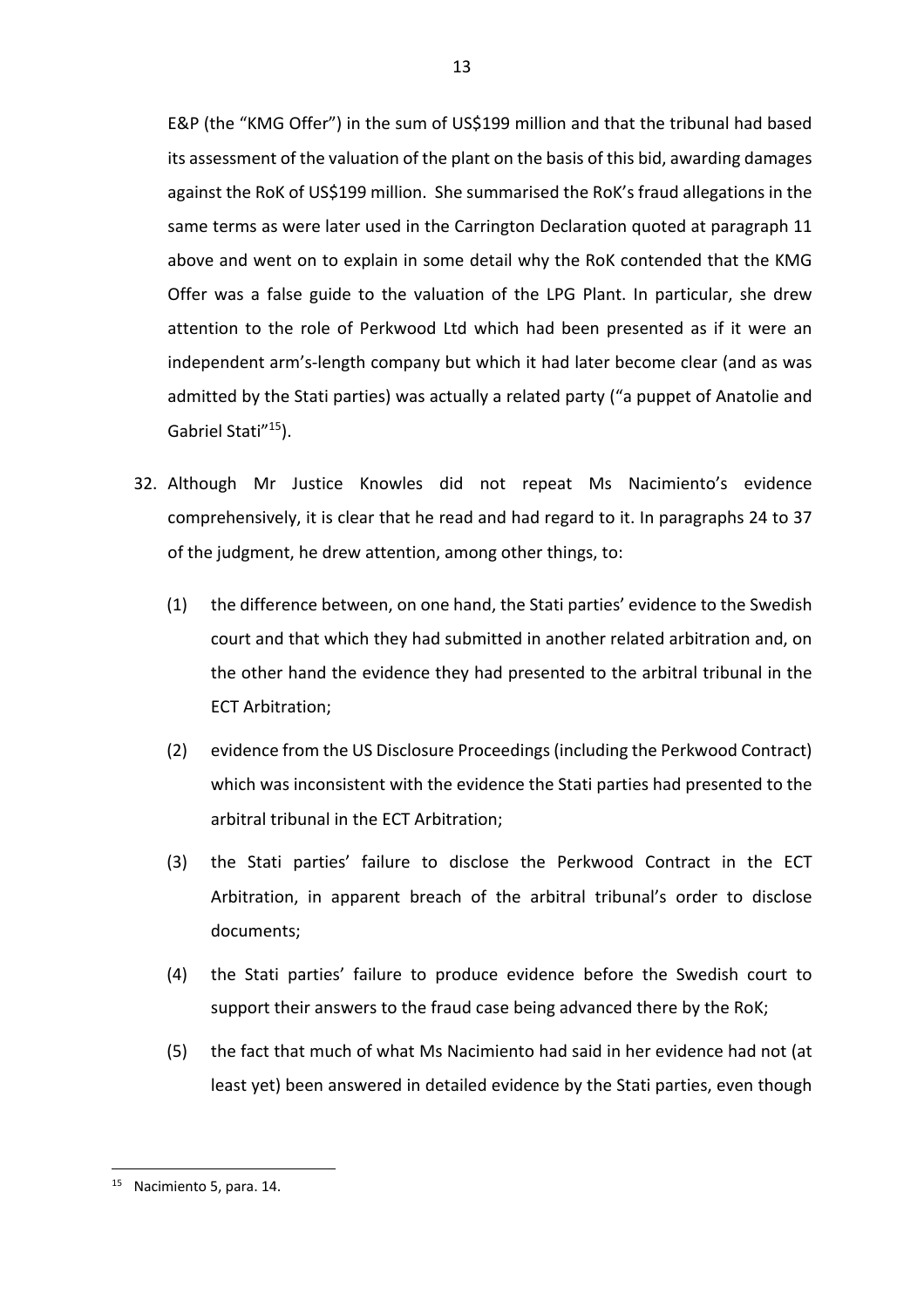that was a course that had been open to them at the current stage of the English proceedings.

- 33. He concluded (in paragraph 37) that there was "sufficient prima facie evidence" which he had summarised to amount to a prima facie case of fraud.
- 34. The Knowles Fraud Judgment went on to consider (in paragraphs 38 to 49) whether the alleged fraud would have affected the result of the ECT Arbitration, and in particular whether the alleged fraud has resulted in the arbitral tribunal delivering an award in the ECT Arbitration in the sum of US\$199 million. More particularly, Mr Justice Knowles reasoned that if the KMG Offer was the result of the Stati parties' dishonest representation then the public policy test required by English law was satisfied. Having considered the role played by the KMG Offer in the reasoning of the tribunal, he continued at paragraphs 47 and 48 of his judgment,

*47. If the KMG Indicative Bid was in fact the result of the Claimants' dishonest misrepresentation then it seems to me, at this stage of scrutiny on the English Application, there is the necessary strength of prima facie case that the Tribunal would no longer (to use its words) consider it as taking a place of "particular relevance" within "the relatively best source of information for the valuation of the LPG Plant"; still less being the one offer from which they took the damages figure. The Tribunal showed its interest in "undisputed indicative offers made by interested buyers in 2008". It looked at them critically, so as to assess whether these were "strategic offers to gain access to the data room", concluding that they were not.*

*48. [Counsel for the Stati parties] submits that "[I]t is absurd to suggest that the alleged fraud was a fraud on the Tribunal …, or would have made a difference to the Tribunal". I do not find it possible to accept that submission. In my judgment there is the necessary strength of prima facie case that the alleged fraud would have made a difference to the Tribunal. And that, in asking the Tribunal to rely on the KMG Indicative Bid in circumstances (concealed from the Tribunal, as from the bidder) of the alleged fraud, there was a fraud on the Tribunal.*

35. He then considered the decisions of the DC Court, refusing the ROK's permission to amend its grounds of opposition to enforcement in order to add allegations of fraud, and of the Swedish court declining to set aside the award. In each case he considered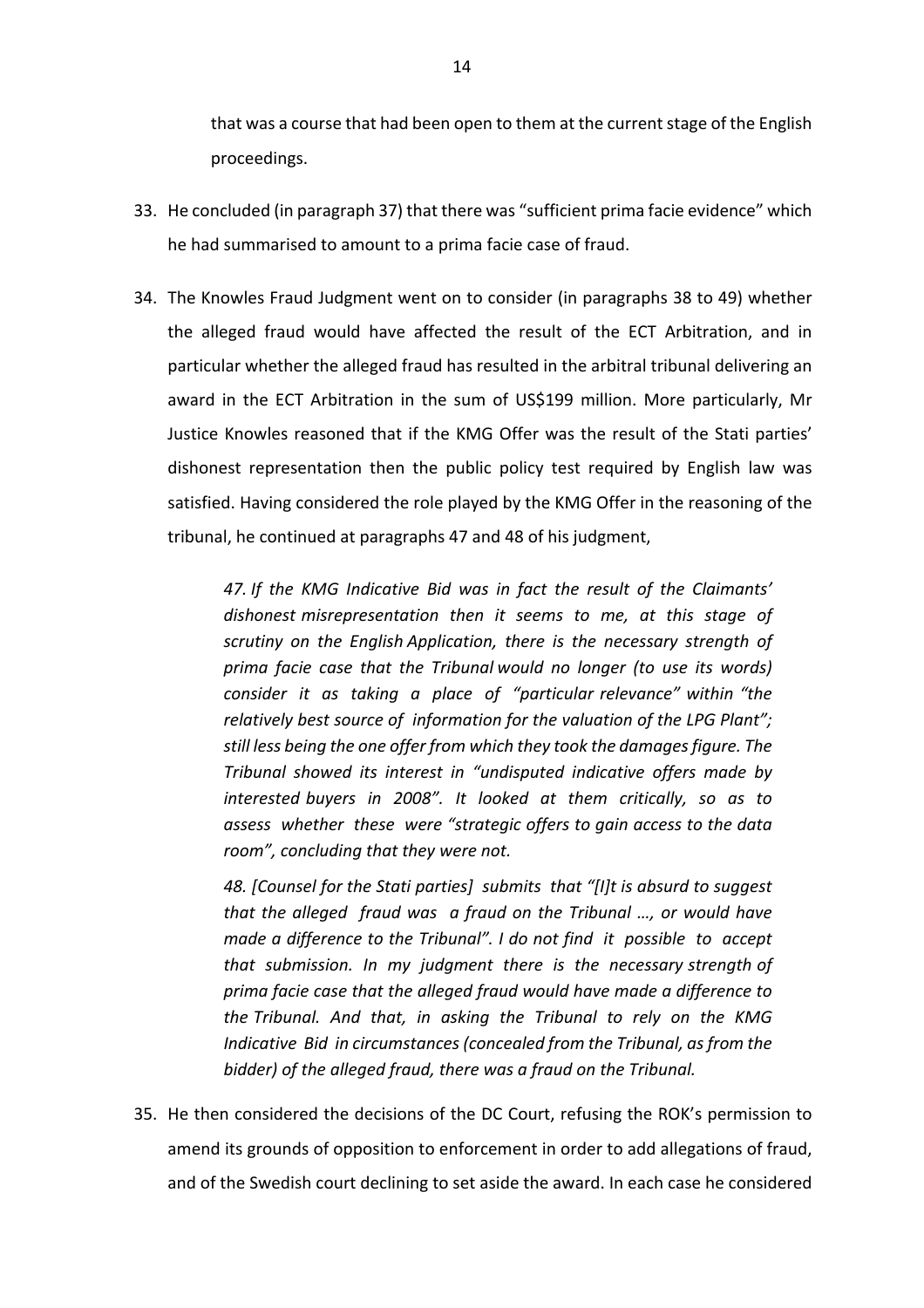whether those decisions had a preclusive effect in respect of the issues which he had to decide and concluded that they did not. He stated that,

*No Court has decided the question whether there has been the fraud alleged. Neither the Swedish Court nor the US Court nor English Court has, although material has been put before those Courts that would allow them to decide that question.*<sup>16</sup>

- 36. In respect of the Swedish decision, he quoted material from the Swedish decision in which the Swedish court emphasized that the Swedish public policy test was very narrow and could not lead to the setting aside of an award in circumstances where it was not clear that the alleged misconduct was directly decisive to the outcome.<sup>17</sup> He then pointed out that, while the Swedish court had reasoned that the KMG Offer had been directly decisive for the issue which the tribunal had had to decide and that it was not (itself) false, the Swedish court had not reached any decision on the issue of whether there had been an indirect decisive influence on the reasoning of the tribunal. <sup>18</sup>
- 37. He also made the point that even if the issue had been decided by the Swedish court, the question of whether the ECT Award was to be denied enforcement on public policy grounds was an issue of English public policy, which was ultimately a matter for the English court,<sup>19</sup> and that while the Swedish court,

*has held that its powers are limited so that it cannot intervene even if the arbitrators were deliberately misled by the Claimants' use of the KMG Indicative Bid it is important to record that the powers of the English Court, and the requirements of English public policy, are not so limited*. 20

38. It is worth noting that in the Knowles Discontinuance Judgment (discussed below), Mr Justice Knowles referred to the present judgment and said,

<sup>&</sup>lt;sup>16</sup> Knowles Fraud Judgment, para. 80.

<sup>17</sup> Knowles Fraud Judgment, para. 59 at D.

<sup>&</sup>lt;sup>18</sup> Knowles Fraud Judgment, paras. 61 to 64.

<sup>19</sup> Knowles Fraud Judgment, para. 87.

<sup>&</sup>lt;sup>20</sup> Knowles Fraud Judgment, para. 89.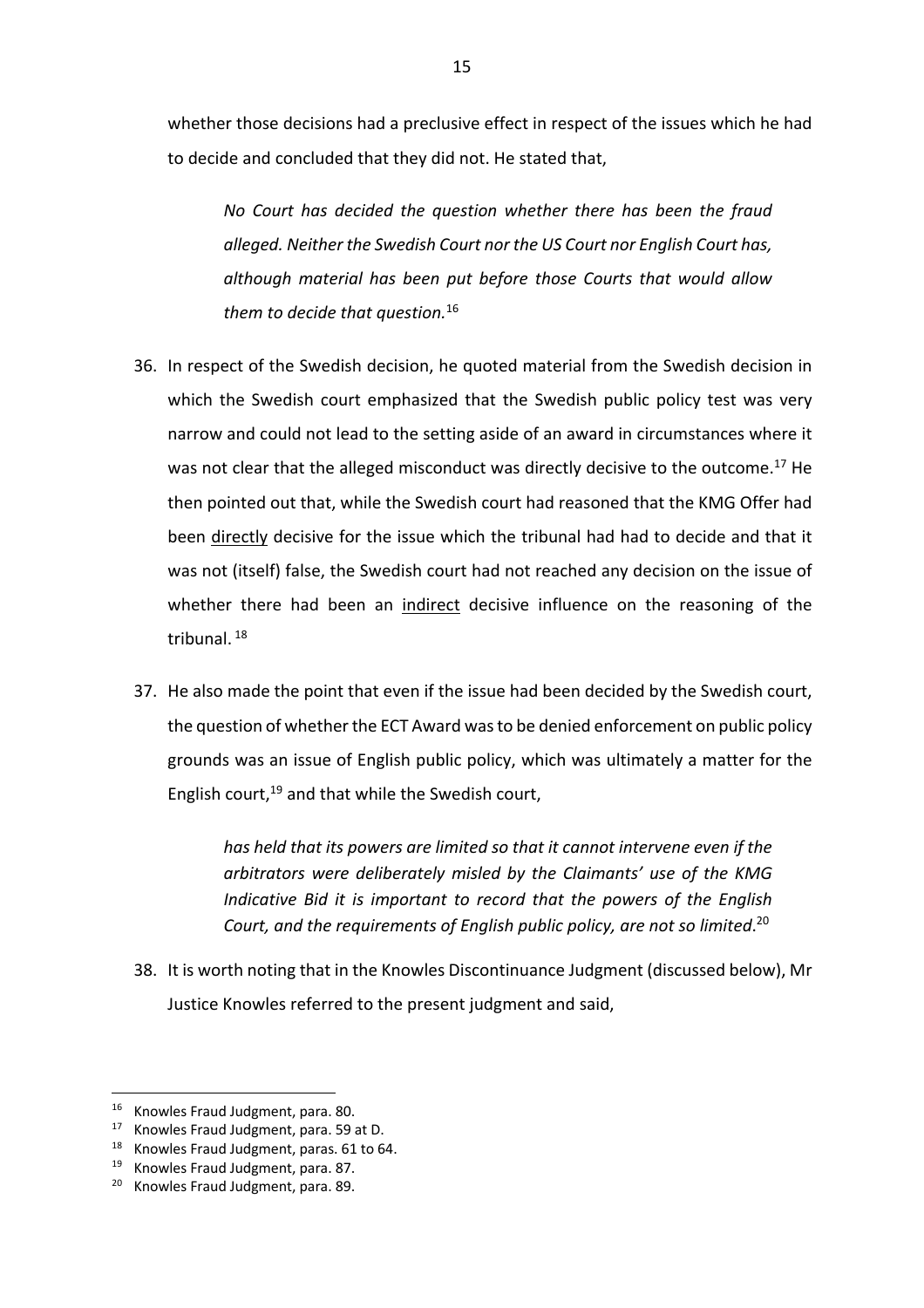*I had found that there was prima facie evidence of fraud (as there described), and of fraud (again as there described) by the Statis on the arbitral tribunal, and that there was the necessary strength of [a] prima facie case that the alleged fraud would have made a difference to the tribunal. I was also satisfied that the [RoK] did not have access before the Award to the evidence of the alleged fraud on which it is now sought to rely, and that the evidence of the alleged fraud could not with reasonable diligence have been discovered before the Award.*<sup>21</sup>

- 39. He also reiterated the criteria established by the *Westacre* and *IPCO (Nigeria)*  decisions and his conclusion that those conditions were met, and his conclusions as regards the decisions of the US and Swedish courts, which he said remained notwithstanding that matters had since been considered at a higher level in Sweden.<sup>22</sup>
- 40. Mr Justice Knowles having reached his decision, the Stati parties asked for permission to appeal against it. Permission was refused by Mr Justice Knowles<sup>23</sup> who (in line with normal practice) then gave written reasons for that refusal. These stated,

*These brief reasons refer to draft Grounds of Appeal dated 12 June 2017. I do not consider that the Grounds offer a real prospect of an appellate court altering the conclusion (a) that the question whether the Award was obtained by fraud should be examined at a trial, and (b) that enforcement of the Award (by a judgment of this Court) should not take place without that examination. As to Ground I, my assessment is principally at Judgt [67]-[79], but please see also [21]-[49]. There was no request to cross examine Ms Nacimiento, and no request for further time to respond to her most recent evidence. As to Ground II, it is not accurate to suggest that the Swedish Court rejected all the evidence before it. In fact with limited exceptions the Swedish Court did not in the event form a view on the evidence and material before it. I examined the Swedish judgment at Judgt [60]-[66] and the US judgment at Judgt [50]-[54] in order to identify what had been decided and what had not. This examination is not* 

 $21$  Knowles Discontinuance Judgment (above, note 3), para. 8. See para. 43 below.

 $22$  Knowles Discontinuance Judgment (above, note 3), paras. 9 to 14. The consideration by the Swedish Supreme Court appears to have been confined to procedural considerations and not to have involved any review of the complaints of fraud.

<sup>&</sup>lt;sup>23</sup> Order of Mr Justice Knowles, 27 June 2017, para. 19.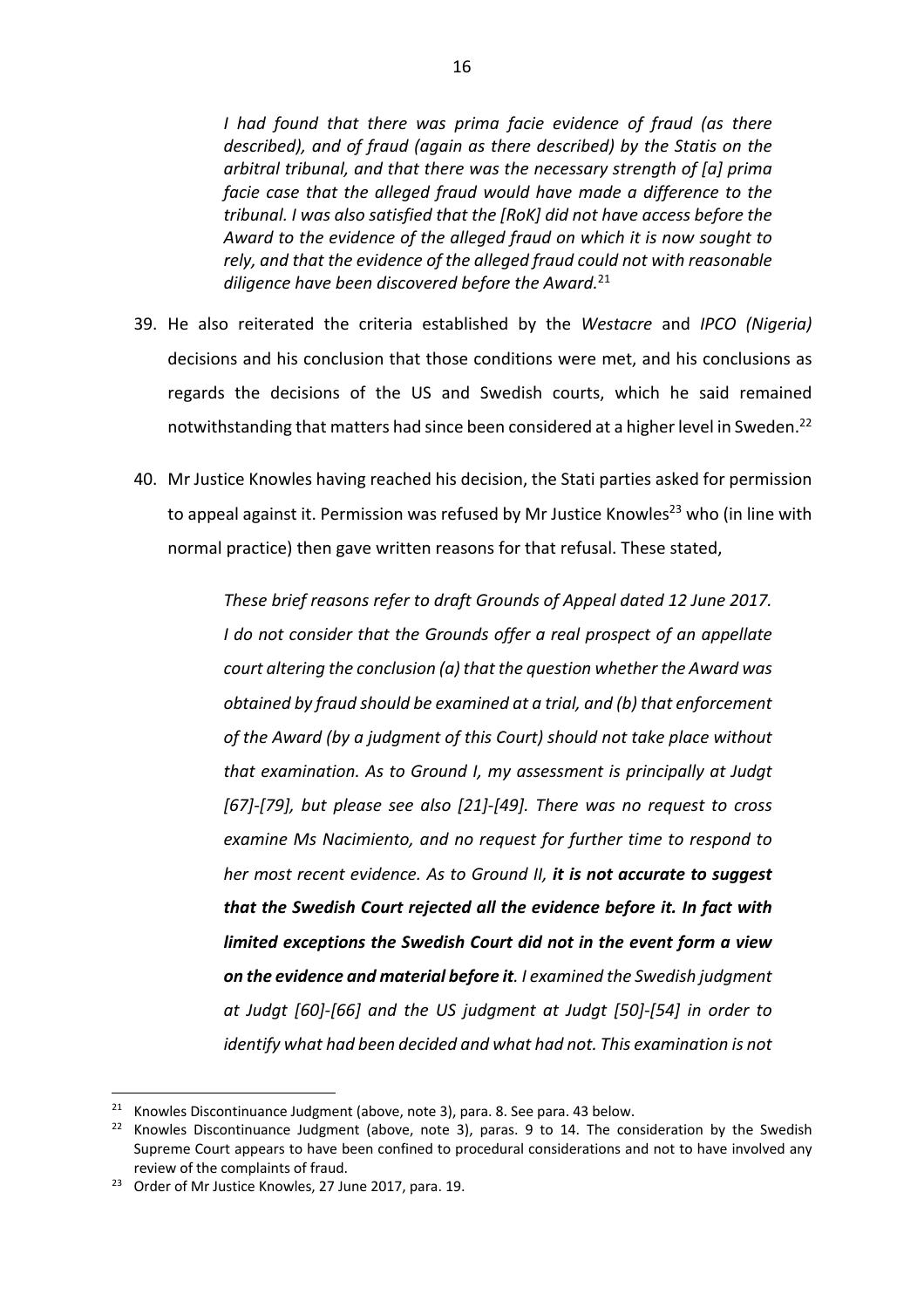*accurately engaged by the narrative under Ground II. Ground III is, with respect, without substance. There is no "second bite at the cherry" – the question whether the Award was obtained by fraud in the manner alleged by the State has not been decided ...* [Emphasis added].<sup>24</sup>

41. The Knowles Fraud Judgment is therefore final and has binding (*res judicata*) effect in respect of the issues which it necessarily decided. In order to reach his decision that there should be a trial of the application to set aside the enforcement order in the English proceedings, he had to decide whether the RoK had demonstrated, to the requisite standard (as described above) (1) that there was evidence of fraud which was not available to the RoK at the time of the hearing before the arbitrators, and (2) that it was so strong<sup>25</sup> that if examined at trial it would reasonably be expected to be decisive and, if it remained unanswered, would have that effect. He also had to decide whether the decisions of the US Court and/or the Swedish court precluded that decision and he concluded that they did not. Whereas Mr Justice Knowles had found, to the requisite standard, that there was a sufficiently strong case that there had been fraud on the Tribunal, on the basis that the Stati parties had submitted the KMG Offer in the full knowledge of that offer not being reliable evidence because it was based on false financial information provided to KMG by the Stati parties. But no such test appears to have been applied by the Swedish court, which concluded that the KMG Offer had not *itself* been false evidence because it was created by a third party (KMG) in good faith. The falsity or truth of the underlying evidence invoked by the Stati parties and which the RoK claimed was false is not an issue that the Svea Court of Appeal considered capable of being decisive, in circumstances where the KMG Offer itself had been what led the tribunal to its award.<sup>26</sup>

<sup>&</sup>lt;sup>24</sup> Reasons for refusing permission to appeal, p. 2 (Annex D hereto). The Stati parties made a further application to the Court of Appeal for permission to appeal, but that application was outside the time allowed for seeking such permission and it was refused by a member of the Court of Appeal: see Dzhazoyan 2, para. 7.10.

<sup>&</sup>lt;sup>25</sup> "So strong" means, "sufficient to overcome the extreme caution of the court when invited to set aside an award on the grounds of public policy": see the passage from *Ipco (Nigeria) Ltd* quoted at para. 29 above.

<sup>&</sup>lt;sup>26</sup> See Svea Court of Appeal judgment (para. 4(3) above), part 5.3.1 (page 45). This view is consistent with the opinion of Professor Schöldström (para. 4(4) above) but I have had no contact with him and my views are independently my own.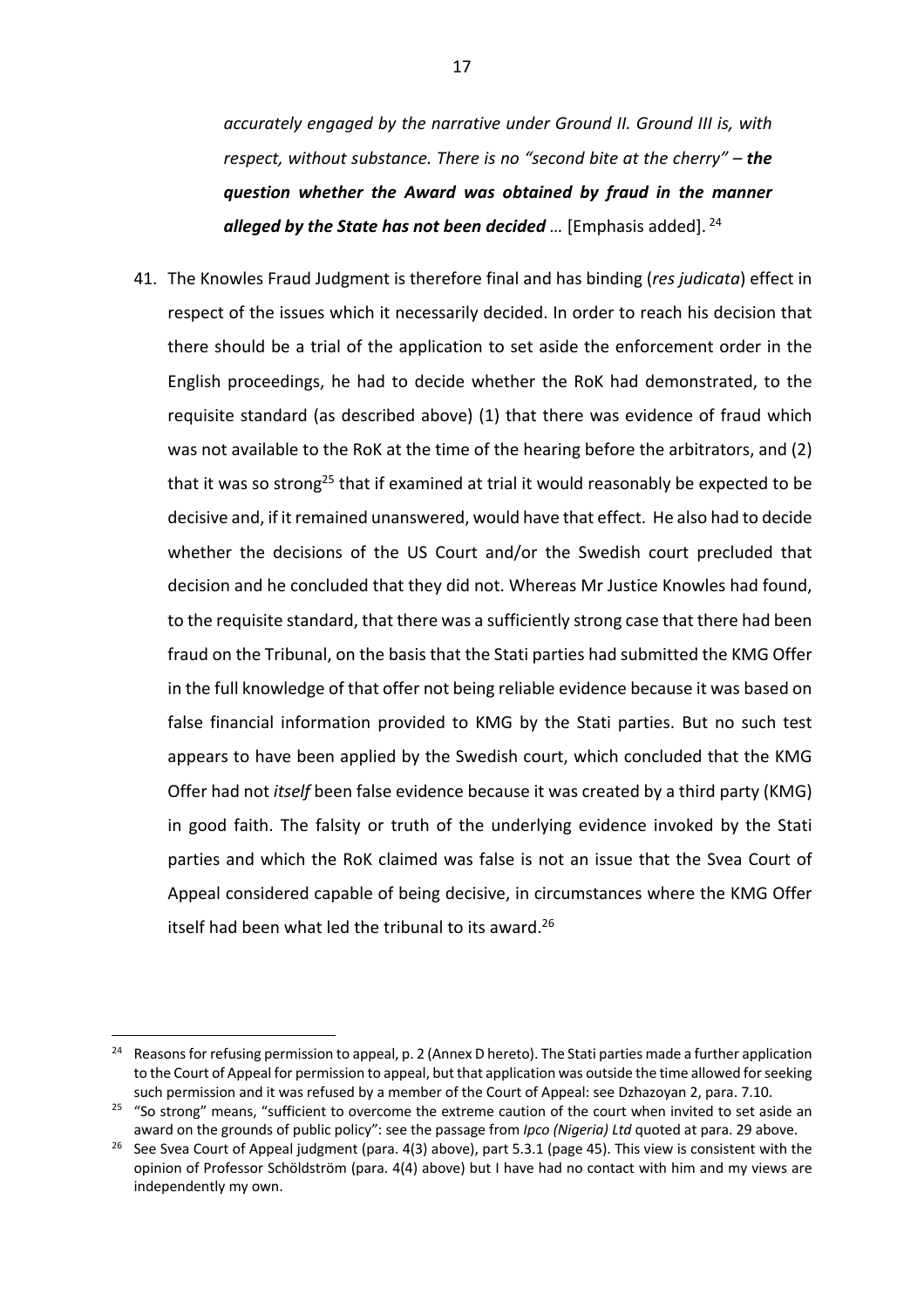42. This judgment stands as a final and decisive ruling on those particular issues in any subsequent proceedings between the same parties in England or in any other country which accords recognition to the judgments of the English High Court. That is unaffected by the discontinuance of the enforcement proceedings.

### The Knowles Discontinuance Judgment

43. In the Knowles Discontinuance Judgment, Mr Justice Knowles considered the application by the RoK to disallow the attempt by the Stati parties to bring an end to the English enforcement proceedings. He considered the reasons which the Stati parties advanced for wishing to discontinue the proceedings and said that he did not accept those explanations on the material available to him. He said that he considered the real reason for the Notice of Discontinuance was that the Stati parties did not wish to take the risk that the trial might lead to findings against them and in favour of the RoK.<sup>27</sup> He went on to consider the correct approach to an application of that sort and concluded that it was a matter for his discretion in light of the "overriding objective". That is a reference to the overriding objective of the Civil Procedure Rules, which is to enable the court to "deal with cases justly and at proportionate cost".<sup>28</sup> He decided that the RoK had a legitimate interest in its fraud allegation being heard at a trial and that setting aside the Notice of Discontinuance would therefore further the overriding objective.

## The CA Discontinuance Judgment

44. By the CA Discontinuance Judgment, the Court of Appeal allowed the Stati parties' appeal against the Knowles Discontinuance Judgment, on the condition that they never again institute any proceedings in England to enforce the ECT Award.<sup>29</sup> The Court of Appeal examined and stated more fully the criteria which applied on an application to set aside a notice of discontinuance. It rejected the challenge which the Stati parties mounted to the judge's approach to such an application, but went on to

<sup>27</sup> Knowles Discontinuance Judgment, para. 25.

<sup>28</sup> CPR, rule 1.1(1).

<sup>&</sup>lt;sup>29</sup> The Stati parties' undertaking was "not to see to enforce the [ECT] award in this jurisdiction at any time in *the future*": see CA Discontinuance judgment, paras. 33 and 67.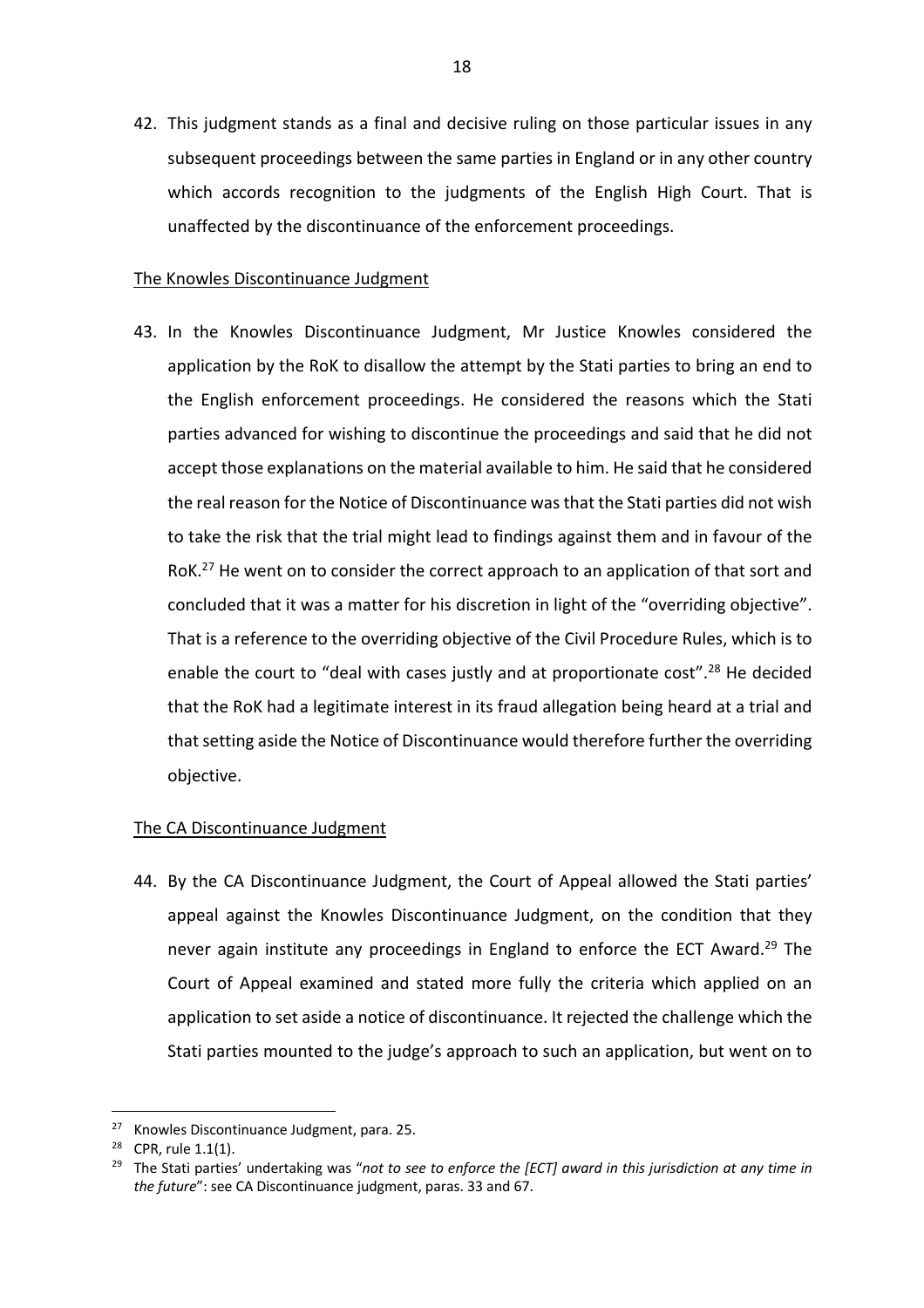allow an appeal against his order. It did so on the basis that the jurisdiction of the English courts is invoked, and invoked only, for the purpose of obtaining orders and declarations by the court. In circumstances where the Stati parties' purpose in seeking enforcement in England no longer existed, and the RoK's purpose in raising allegations of fraud amounting to a breach of English public policy was to mount a defence against the enforcement of the ECT Award, neither purpose still existed. In paragraph 16 of the CA Discontinuance Judgment, Lord Justice David Richards identified the issues which arose on the appeal. These did not (and could not relevantly) have included a challenge to the correctness of Mr Justice Knowles' findings in his Fraud Judgment, in respect of which the courts had reached a final decision, namely that the RoK's evidence of fraud was sufficiently strong to require that the issue of fraud be referred for a trial.

### The Jacobs Costs Judgment

- 45. The Jacobs Costs Judgment took as its starting point the discontinuance notice served by the Stati parties. It was not part of this judge's function to review the correctness of the Knowles Fraud Judgment, and he did not do so. I am instructed that the Stati parties have raised arguments in Belgium and in the Netherlands to the effect that the determinations in the Knowles Fraud Judgment about the strength of the fraud allegation have been overtaken by the Jacobs Costs Judgment. I disagree. It is clear from the text of the judgment itself that Mr Justice Jacobs was not purporting to revisit or reevaluate the decision of Mr Justice Knowles in the Fraud Judgment that the evidence of fraud put forward by the RoK passed the high threshold required to justify a trial of the fraud allegations. Indeed, it would not have been open to him to do that, as the Knowles Fraud Judgment was *res judicata* by that time.
- 46. The Stati parties' Pleading Notes for the Hearing in the Exequatur Proceedings in the Netherlands, dated 27 August 2019, state at paragraph 13,

*In all proceedings, the conclusion has been that the Award is upheld and that there are no grounds for refusing enforcement. In the United Kingdom too, the court has in the meantime ruled that, despite the Lungu deposition of April 2019, "(t)he present case cannot (...) be approached*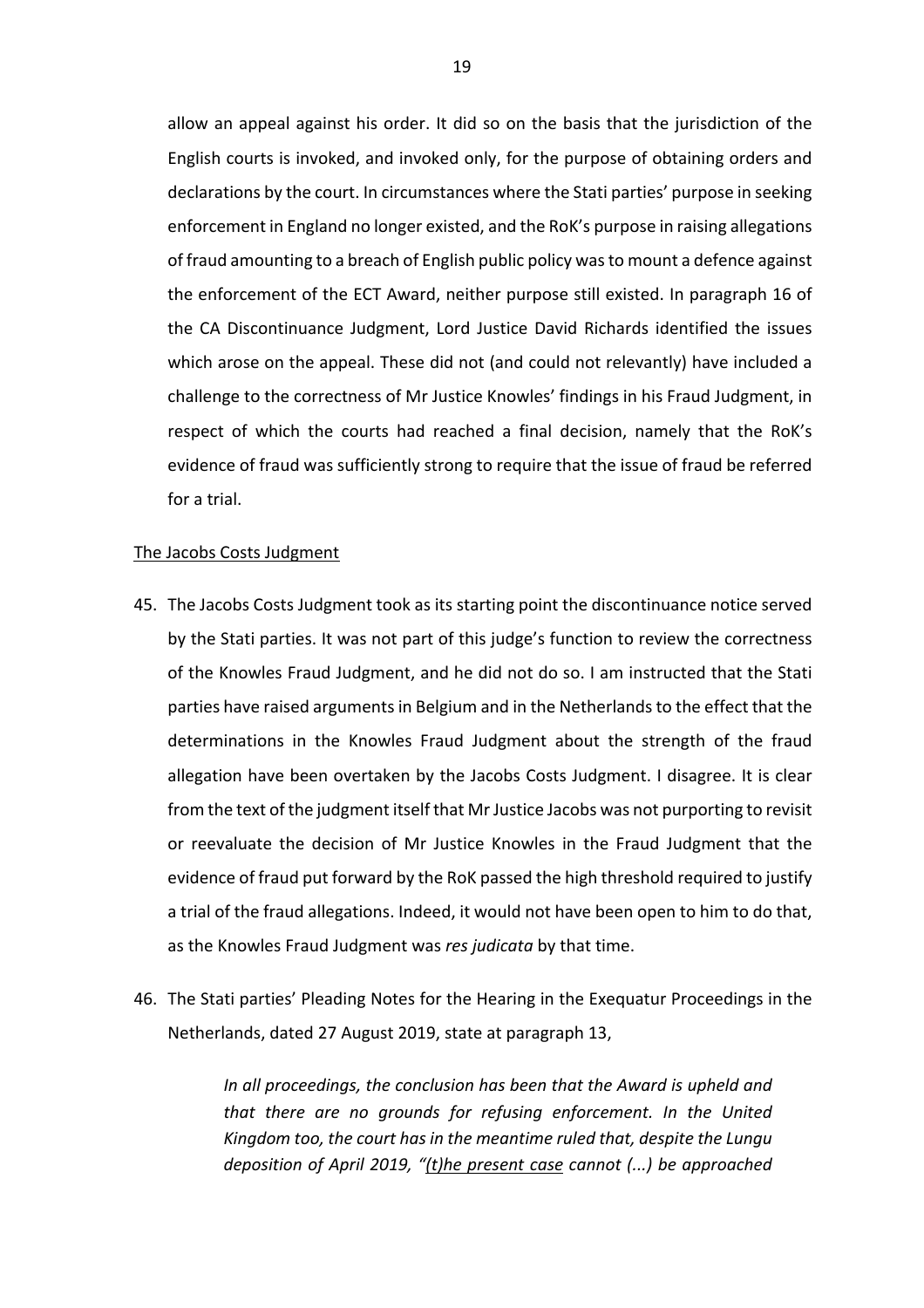*on the basis either that fraud against the Statis had been established, or indeed that there is an overwhelming case of fraud').*" [Underlining added, as discussed below.]

47. That quotation refers to footnote 12 of the Stati parties' Pleading Notes, which states,

*Judgment of the English court of 2 July 2019 (Enclosure 167 Stati et al.), no. 19. See also no. 21 in which the English court held: "It is also true that some additional disclosure has taken place, and that Kazakhstan now has the deposition of Mr. Lungu. But I do not consider that these materials now mean that the court can be any more definitive about the strength of the allegation of fraud than was Robin Knowles J. in 2017"*.

48. Similarly, the Stati parties' submission in the Belgian Garnishment proceedings, 2 July 2020, at pages 253-254, contains partial quotations from the Jacobs Costs Judgment:

> *The present case cannot, in my view, be approached on the basis either that fraud against the Statis had been established, or indeed that there is an overwhelming case of fraud (…) I do not consider that any facts have emerged since May 2018 which enable the Court to go beyond these considered findings.* [emphasis in the Stati parties' quotation.]

> *It is also true that some additional disclosure has taken place, and that Kazakhstan now has the deposition of Mr. Lungu. But I do not consider that these materials now mean that the court can be any more definitive about the strength of the allegation of fraud than was Robin Knowles J. in 2017.* [emphasis in the Stati parties' quotation.]

49. Where Mr Justice Jacobs is referring to "the present case" he is referring to the applications concerning the costs of the proceedings which he was deciding in the light of the discontinuance of the action. He was expressly rejecting a suggestion that he could review the decision in the Knowles Fraud Judgment. Later in the same paragraph 19, Mr Justice Jacobs referred both to the 2017 Knowles Fraud Judgment and to the 2018 Knowles Discontinuance Judgment. The Stati parties in their submissions at paragraphs 46 and 48 above, omit a passage where the judge pointed to the determination in the latter judgment that,

> *the real reason for the notice of discontinuance was that the Statis did not wish to take the risk that the trial may lead to findings against them and in favour of the State.*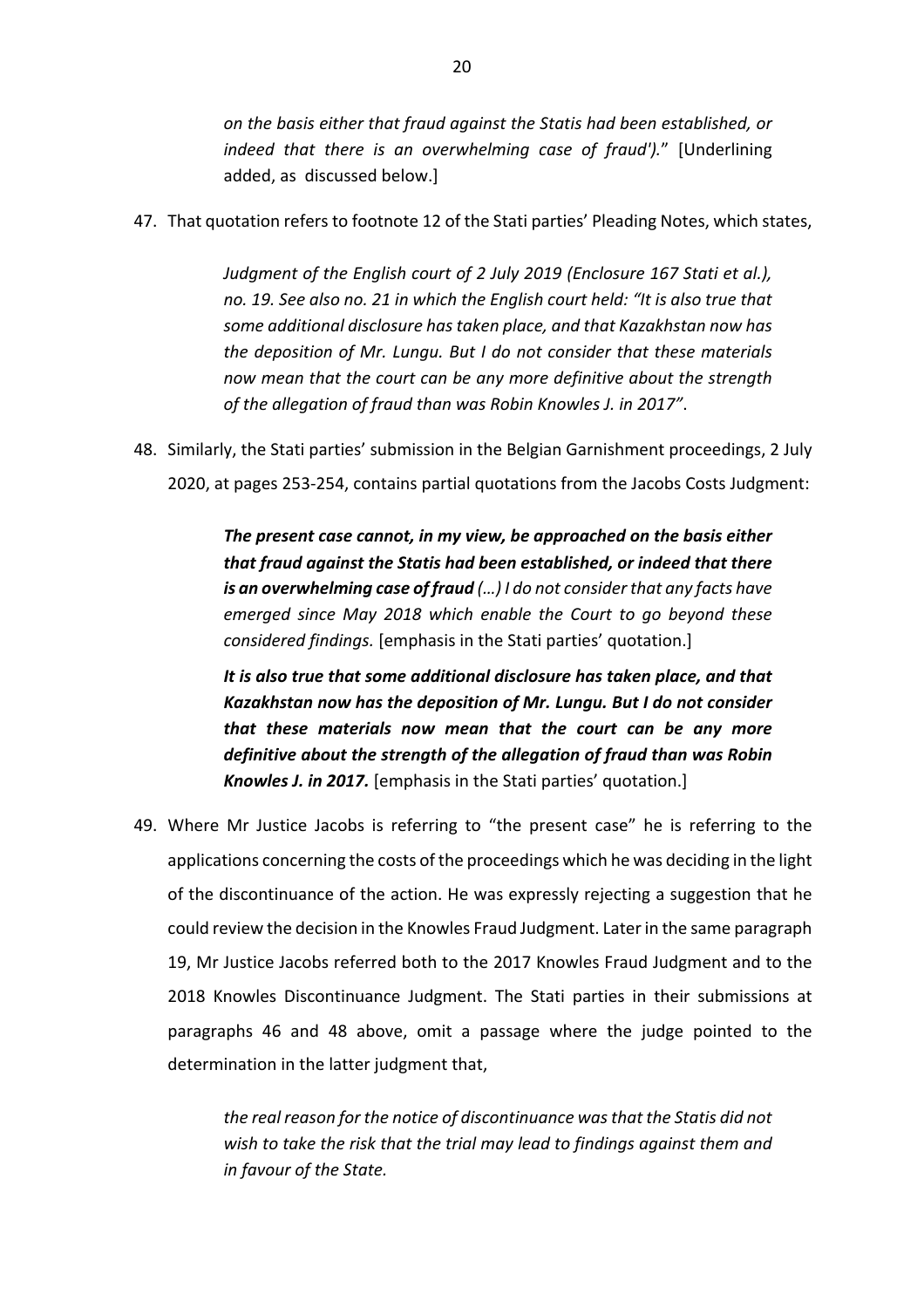50. He further stated that,

*I do not consider that any facts have emerged since May 2018 which enable the Court to go beyond these considered findings.*<sup>30</sup>

51. The Stati parties' submission in the Belgian Exequatur proceedings, 25 October 2019, states at paragraph 459,

> *The English High Court recognized in its judgment of July 2, 2019 that the premises of the English Judgment (namely that the alleged fraud could not have been discovered before the Arbitral Award) were shaky and that questions remained as to these premises: "there remained a topical issue [following the judgment of Mr. KNOWLES], as to whether or not the alleged fraud could be discovered by the exercise of due diligence." (Exhibit 3.10, § 21)*

52. The suggestion that the Jacobs Costs Judgment recognised that the premises of the Knowles Fraud Judgment were shaky is not justified by what the judgment actually says. Mr Justice Jacobs had already, in paragraph 19, said that there was no basis for him to go beyond the highly considered findings of Mr Justice Knowles in his two judgments. In saying, "there remained a topical issue" he was identifying, as was the case, that the issue of whether the evidence of fraud could have been discovered by the exercise of reasonable diligence was one on which the Stati parties would have an opportunity to put forward their case at trial. He accepted that some additional material had since become available, but,

> *I do not consider that these materials now mean that the court can be any more definitive about the strength of the allegation of fraud than was Robin Knowles J in 2017*. 31

53. So far from casting doubt on the Knowles Fraud Judgment, I read that sentence as saying that the further material was not such as to undermine the strength of the fraud allegation so as to warrant some different order for costs than the one that he would otherwise make.

<sup>&</sup>lt;sup>30</sup> Jacobs Costs Judgment, para. 19.

<sup>&</sup>lt;sup>31</sup> Jacobs Costs Judgment, para, 21.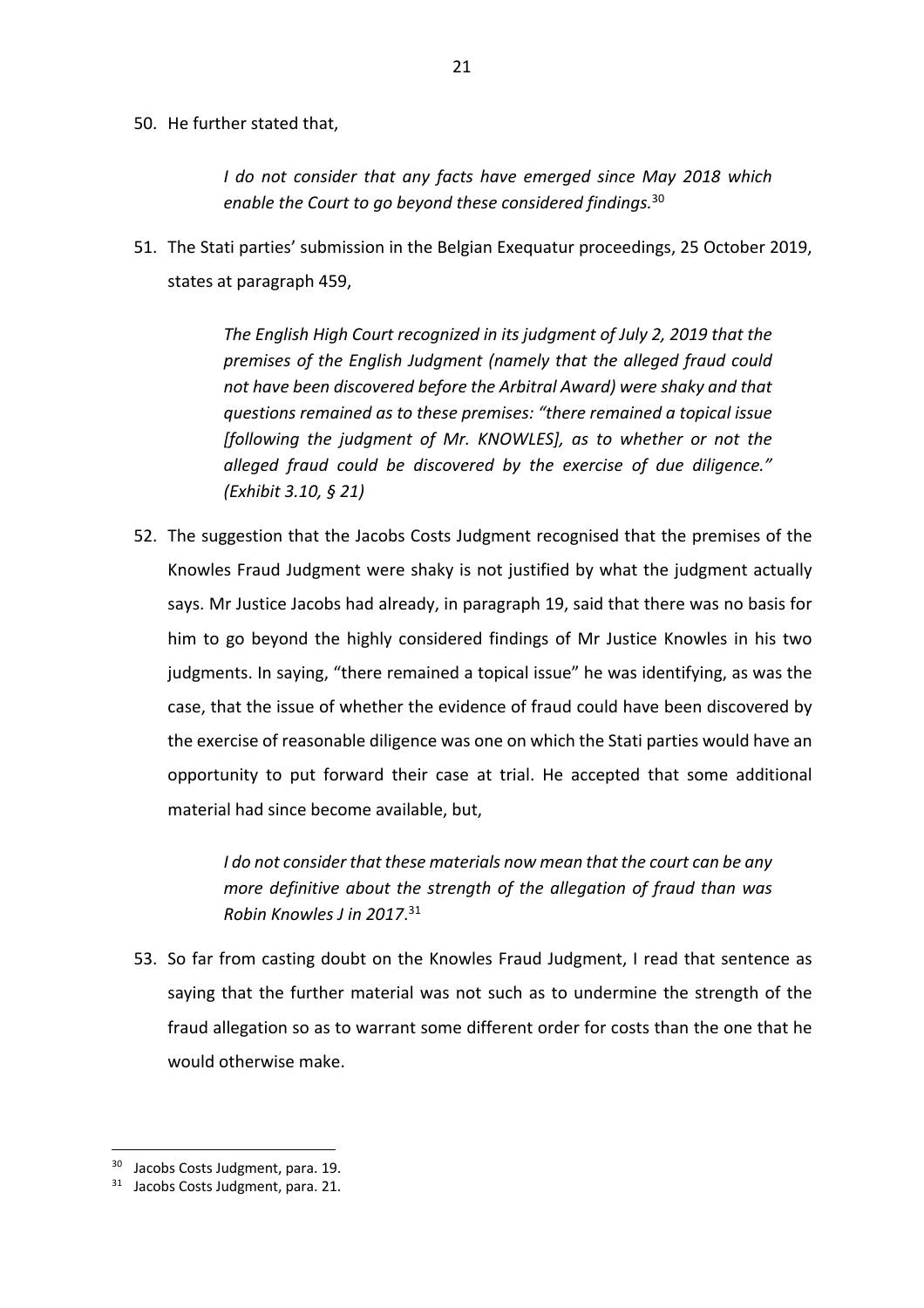54. In considering the quotations from the Jacobs Costs Judgment, it is important to recognise that the judge was dealing with the costs applications in circumstances where the Stati parties had chosen not to attend the hearing, and that he was making every effort to explore arguments that might have assisted the Stati parties in order to maintain fairness in the proceedings and in his decision. The judge went on carefully to examine the arguments that were addressed to him by counsel for the RoK and, in the event, he decided that part (but not all) of the RoK's cost of the English fraud proceedings should be paid on an enhanced, 'indemnity' basis because the risks of a trial will have been apparent to the Stati parties from the time of Mr Justice Knowles order of 27 June 2017 and that their delay until February 2018 in serving their Notice of Discontinuance was outside the normal and reasonable conduct of proceedings. He also ordered that there should be a partial payment on account of the costs pending their detailed assessment.

#### **Conclusions**

- 55. For the reasons given above, and subject to the more detailed points made in the body of this Opinion, my conclusions are:
	- (1) that in his Fraud Judgment, Mr Justice Knowles decided that on an application to set aside a foreign arbitration award on the grounds that it had been procured by fraud, the law required that
		- a. the court should be satisfied that
			- (i) there was evidence of fraud which was not, by the exercise of reasonable diligence, available to the applicant at the time of the hearing before the arbitrators,
			- (ii) that it was so strong that if examined at a trial that evidence would reasonably be expected to be decisive and, if it remained unanswered, would have that effect, and
			- (iii) if the court reached that conclusion, it should not dismiss the fraud application but should give directions for the trial of the fraud issue;